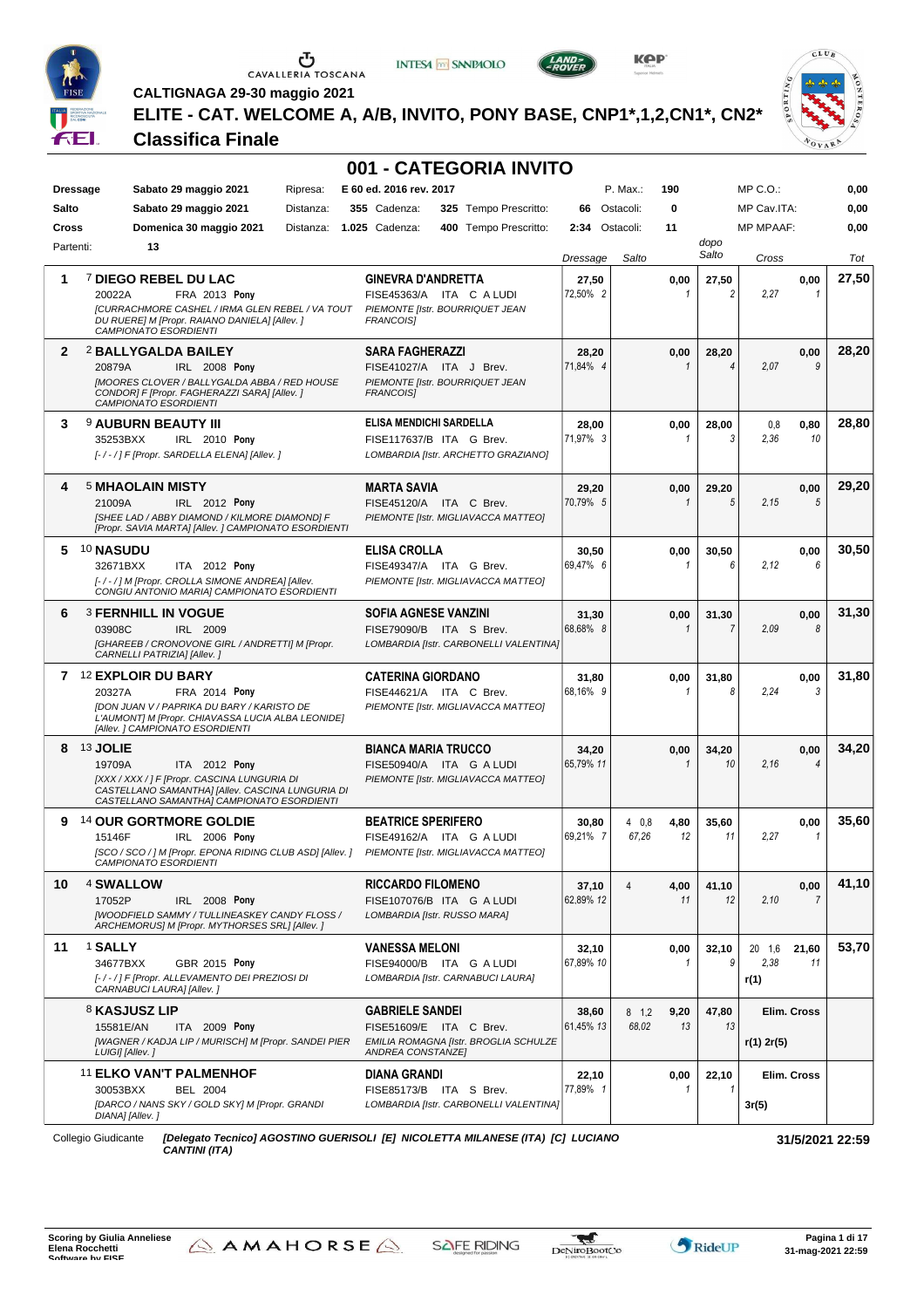

**INTESA** M SANPAOLO



**KPP** 



**CALTIGNAGA 29-30 maggio 2021**

**ELITE - CAT. WELCOME A, A/B, INVITO, PONY BASE, CNP1\*,1,2,CN1\*, CN2\***

#### **Classifica Finale**

|           |                                                                                                                                                                                                      | 002 - CATEGORIA 1 SEZ. 'A"                                                                                  |                    |                |                      |               |                  |                        |       |
|-----------|------------------------------------------------------------------------------------------------------------------------------------------------------------------------------------------------------|-------------------------------------------------------------------------------------------------------------|--------------------|----------------|----------------------|---------------|------------------|------------------------|-------|
|           | Sabato 29 maggio 2021<br>Ripresa:<br><b>Dressage</b>                                                                                                                                                 | E 100 ed. 2006 rev. 2017                                                                                    |                    | P. Max.:       | 190                  |               | MP C.O.:         |                        | 0,00  |
| Salto     | Sabato 29 maggio 2021<br>Distanza:                                                                                                                                                                   | 330 Cadenza:<br>325 Tempo Prescritto:                                                                       | 61 Ostacoli:       |                | 0                    |               | MP Cav.ITA:      |                        | 0,00  |
| Cross     | Domenica 30 maggio 2021<br>Distanza:                                                                                                                                                                 | 1.870 Cadenza:<br>450 Tempo Prescritto:                                                                     | 4:10               | Ostacoli:      | 15                   |               | <b>MP MPAAF:</b> |                        | 0,00  |
| Partenti: | 24                                                                                                                                                                                                   |                                                                                                             | Dressage           | Salto          |                      | dopo<br>Salto | Cross            |                        | Tot   |
| 1.        | <b>19 RED WINSTON</b><br>04304C<br>IRL 2009<br>[NIGRASINE / LESKINFERE RED / ] M [Propr. FOSSATI<br>GIULIA] [Allev.]                                                                                 | <b>MANUEL CANETO</b><br>FISE17950/C ITA J Brev.<br><b>LIGURIA [Istr. BERTONI PAOLO]</b>                     | 27,50<br>72,50% 1  |                | 0,00                 | 27,50         | 3,42             | 0,00<br>6              | 27,50 |
|           | 2 25 TREBOY<br>31396BXX<br>GBR 2007<br>[MCGUIGAN / TREBETHERICK / ] M [Propr. MYTHORSES<br>SRL] [Allev.]                                                                                             | <b>GIUDITTA CINGOLANI</b><br>FISE65030/B ITA J Brev.<br>LOMBARDIA [Istr. RUSSO MARA]                        | 31,80<br>68,16% 5  |                | 0,00<br>1            | 31,80<br>2    | 3.52             | 0,00<br>5              | 31,80 |
|           | 3 24 VALE ORO<br>15469F<br>ITA 2013<br>[VALENTINO / EGREGIA / ESCUDO II] F [Propr. AZ. AGR. LA<br>FAVORITA DI SEARLE STEPHANIA] [Allev. SOC. AGRICOLA<br>VILLA VOLTARINA S.S.] CAMPIONATO ESORDIENTI | <b>GIULIA ROSSO</b><br>FISE94081/KA ITA J Brev.<br>PIEMONTE [Istr. MIGLIAVACCA MATTEO]                      | 33,60<br>66,45% 8  |                | 0,00<br>1            | 33,60<br>3    | 3.59             | 0,00<br>3              | 33,60 |
|           | 4 34 MA A NONU<br>ITA 2013<br>03346R<br>[ROCKMASTER / ALMISQ / DIESIS] M [Propr. CANULLI<br>ENRICOI [Allev. FERRETTI CESARE]                                                                         | <b>CAMILLA CEREA</b><br>FISE103847/B ITA J Brev.<br>LOMBARDIA [Istr. TROMBETTA ROBERTA]                     | 36,20<br>63,82% 13 |                | 0,00                 | 36,20<br>10   | 4.04             | 0,00<br>$\overline{2}$ | 36,20 |
|           | 5 31 MOONLIGHT VAN'T BREEZERHOF<br>34997BXX<br>BEL 2012<br>[DIABEAU / ESTER DB / CASSINI II] F [Propr. BORGATTI<br>MARIO] [Allev.]                                                                   | <b>CARLOTTA SACCHETTI</b><br>FISE64363/B ITA J Brev.<br>LOMBARDIA [Istr. RUSSO MARA]                        | 31,50<br>68,55% 4  | 4              | 4,00<br>17           | 35,50<br>8    | 1,2<br>4,13      | 1,20<br>7              | 36,70 |
| 6.        | 23 ILANN VAN DE KORNELISHOEVE<br>12962E<br><b>BEL 2008</b><br>[DEAUVILLE DE LA VIE / JIVANA / LYS DE DARMEN] M<br>[Propr. GHERARDI ALESSANDRA] [Allev.]                                              | <b>GIULIA LOTITO</b><br>FISE94781/B ITA Y Brev.<br>LOMBARDIA [Istr. GARDINI GIANLUCA]                       | 33,00<br>66,97% 6  | 4              | 4,00<br>17           | 37,00<br>12   | 4.07             | 0,00<br>$\mathbf{1}$   | 37,00 |
|           | 7 21 QUE BELLE M<br>26825BXX<br><b>GER 2007</b><br>[QUALITY / HERIDA / HERALDIK XX] F [Propr. LEONETTI<br>ELISABETTA] [Allev. ] CAMPIONATO ESORDIENTI                                                | LAURA CARRELLI PALOMBI LEONETTI<br>FISE96801/B ITA J Brev.<br>PIEMONTE [Istr. MIGLIAVACCA MATTEO]           | 37,60<br>62,37% 15 |                | 0,00<br>$\mathbf{1}$ | 37,60<br>14   | 3.57             | 0,00<br>$\overline{4}$ | 37,60 |
| 8         | <b>18 KING CAREL</b><br>04626C<br>IRL 2014<br>[HARLEQUIN DU CAREL / OLYMPIC CANDLE / OLYMPIC<br>LUX] M [Propr. MENCHINI PATRIZIA] [Allev. ]                                                          | <b>MARTINA MONZO</b><br>FISE19027/C ITA J Brev.<br>LIGURIA [Istr. BERTONI PAOLO]                            | 35,40<br>64,61% 11 |                | 0,00<br>1            | 35,40         | 2,8<br>4.17      | 2,80<br>g              | 38,20 |
| 9         | <b>38 WESTWINDS DAKOTA</b><br>25716BXX<br>IRL 2001<br>[REGAL STING / GLEN CROSS / HOLYCROSS] M [Propr.<br>MORELLO VIOLA] [Allev.]                                                                    | <b>ANNA PORRO</b><br>FISE117647/B ITA J Brev.<br>LOMBARDIA [Istr. MORELLO VIOLA]                            | 39,70<br>60,27% 19 |                | 0,00<br>$\mathbf{1}$ | 39,70<br>17   | 2,4<br>4,16      | 2,40<br>8              | 42,10 |
| 10        | 22 HACUNA MATATA C<br>20048A<br>NED 2012<br>[ADVANCE / GELITA II / ZEUS] M [Propr. RUA LAURA]<br>[Allev. ] CAMPIONATI SENIORES                                                                       | <b>LAURA RUA</b><br>FISE24172/A ITA Y Brev.<br>PIEMONTE [Istr. BORTOLAMAI GIULIA]                           | 33,20<br>66.84% 7  | 4              | 4,00<br>17           | 37,20<br>13   | 5,2<br>4.23      | 5,20<br>11             | 42,40 |
|           | 11 26 TROPPUBELLA<br>05015N<br>ITA 2012<br>[CONCORAL / UGIOSA / SACRIPANT] F [Propr. BUFFON<br>GLORIA] [Allev. CUCCURU ANTONELLO]                                                                    | <b>GLORIA BUFFON</b><br>FISE41053/D ITA J Brev.<br>VENETO [Istr. BALLAN LEANDRO]                            | 29,30<br>70,66% 2  | 8 2,8<br>67,36 | 10,80<br>23          | 40,10<br>18   | 4,4<br>4,21      | 4,40<br>10             | 44,50 |
|           | <b>12 28 QUINDI</b><br>15742E<br>ITA 2012<br>[QUICK STAR / CINDY FZ / CORLAND] F [Propr. AZ. AGR.<br>ARCA DI NOE'] [Allev. ZOIA MANUELA]                                                             | <b>ELENA MELLI</b><br>FISE48767/E ITA C Brev.<br>EMILIA ROMAGNA [Istr. BROGLIA SCHULZE<br>ANDREA CONSTANZE] | 39,00<br>61,05% 17 |                | 0,00<br>1            | 39,00<br>15   | 10<br>4,35       | 10,00<br>12            | 49,00 |
|           | 13 30 PARKROE GOLDEN CARRABAWN<br>IRL 2008<br>34243BXX<br>[YOUNG CARRABAWN / GOLDEN MANE / ELM HILL] M<br>[Propr. BIANCHI DANIELA CRISTINA] [Allev.]                                                 | <b>DANIELA CRISTINA BIANCHI</b><br>FISE53766/B ITA S Brev.<br>LOMBARDIA [Istr. GARDINI GIANLUCA]            | 36,60<br>63,42% 14 |                | 0,00<br>1            | 36,60<br>11   | 18,4<br>4,56     | 18,40<br>14            | 55,00 |
|           | 14 16 BAGHEERA<br>03691C<br><b>NED 2006</b><br>[LORD Z / PRINCESS / CONTENDER] M [Propr. ALBERTI<br>VIRGINIA] [Allev. ] CAMPIONATI SENIORES                                                          | <b>VIRGINIA ALBERTI</b><br><b>FISE7828/C</b><br>ITA S Brev.<br>PIEMONTE [Istr. CALAFIORE ANITA]             | 34,70<br>65,26% 10 |                | 0,00<br>-1           | 34,70<br>6    | 25,6<br>5.14     | 25,60<br>15            | 60,30 |

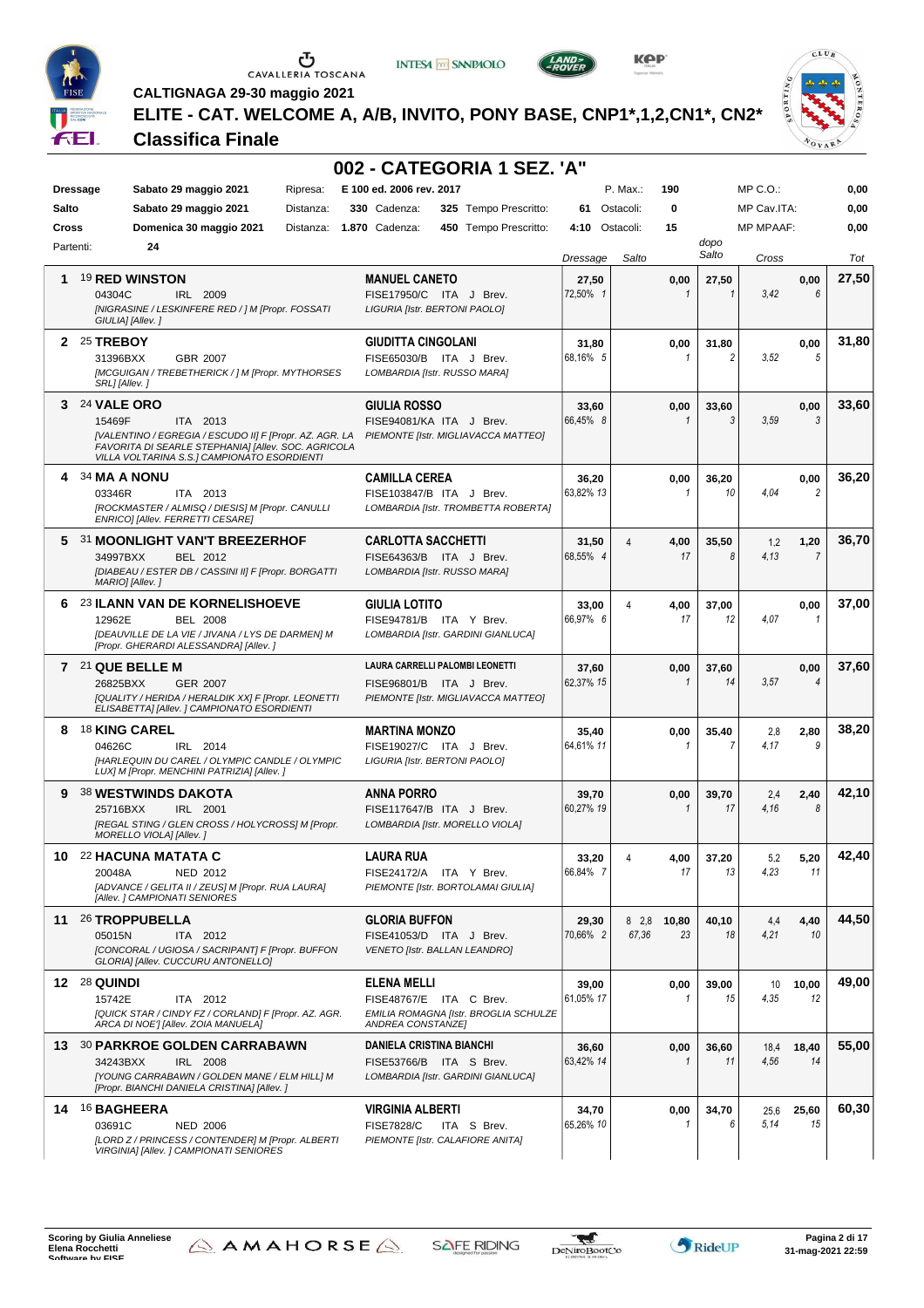

# $\begin{array}{c}\n\bullet \\
\bullet \\
\bullet \\
\bullet \\
\bullet\n\end{array}$  CAVALLERIA TOSCANA

**INTESA** M SANPAOLO



**KPP** 



**CALTIGNAGA 29-30 maggio 2021**

**ELITE - CAT. WELCOME A, A/B, INVITO, PONY BASE, CNP1\*,1,2,CN1\*, CN2\***

#### **Classifica Finale**

|                 |                                 |                                                                                                                                                                                                          |           |                                   | 002 - CATEGORIA 1 SEZ. 'A"             |           |              |              |               |                  |             |                 |
|-----------------|---------------------------------|----------------------------------------------------------------------------------------------------------------------------------------------------------------------------------------------------------|-----------|-----------------------------------|----------------------------------------|-----------|--------------|--------------|---------------|------------------|-------------|-----------------|
| <b>Dressage</b> |                                 | Sabato 29 maggio 2021                                                                                                                                                                                    | Ripresa:  | E 100 ed. 2006 rev. 2017          |                                        |           | P. Max.:     | 190          |               | $MP C. O.$ :     |             | 0,00            |
| Salto           |                                 | Sabato 29 maggio 2021                                                                                                                                                                                    | Distanza: | 330 Cadenza:                      | 325 Tempo Prescritto:                  |           | 61 Ostacoli: | 0            |               | MP Cav.ITA:      |             | 0,00            |
| <b>Cross</b>    |                                 | Domenica 30 maggio 2021                                                                                                                                                                                  | Distanza: | <b>1.870 Cadenza:</b>             | 450 Tempo Prescritto:                  | 4:10      | Ostacoli:    | 15           |               | <b>MP MPAAF:</b> |             | 0,00            |
| Partenti:       | 24                              |                                                                                                                                                                                                          |           |                                   |                                        | Dressage  | Salto        |              | dopo<br>Salto | Cross            |             | Tot             |
| 15              | <b>33 BALLYNOLIN CALEB</b>      |                                                                                                                                                                                                          |           | <b>CARLAURORA CUDIA</b>           |                                        | 45,30     |              | 0,00         | 45,30         | 16               | 16,00       | 61,30           |
|                 | 28443BXX                        | IRL 2008                                                                                                                                                                                                 |           | FISE28100/A ITA S Brev.           |                                        | 54,74% 22 |              |              | 22            | 4,50             | 13          |                 |
|                 | <b>CAMPIONATI SENIORES</b>      | [BALLYNOLIN SULIAMAN / WINGS OF TARA / COPPER<br>KING] M [Propr. FIORITO ANNAMARIA] [Allev.]                                                                                                             |           |                                   | PIEMONTE [Istr. MAZZOLENI MATTEO]      |           |              |              |               |                  |             |                 |
|                 | 16 36 AKI BOY                   |                                                                                                                                                                                                          |           | <b>CECILIA FARINA</b>             |                                        | 34,00     |              | 0,00         | 34,00         | 29,2             | 29,20       | 63,20           |
|                 | 15958A                          | ITA 2008                                                                                                                                                                                                 |           | FISE97353/B ITA C Brev.           |                                        | 66,05% 9  |              | 1            | 4             | 5.23             | 16          |                 |
|                 |                                 | [SILVIO I / BETTY DE LALEU / PERSAN II] M [Propr.<br>AZIENDA AGRICOLA LA MARGHERITA DI DEMAGISTRI<br>CRISTIANA] [Allev. AZIENDA AGRICOLA LA MARGHERITA<br>DI DEMAGISTRI CRISTIANA] CAMPIONATO ESORDIENTI |           |                                   | PIEMONTE [Istr. MIGLIAVACCA MATTEO]    |           |              |              |               |                  |             |                 |
|                 | 17 <sup>27</sup> SUPERBE MAIDEN |                                                                                                                                                                                                          |           | <b>GABRIELLA CARABELLI ALOMAR</b> |                                        | 35,70     |              | 0,00         | 35,70         | 20 10            | 30,00       | 65,70           |
|                 | 16237E                          | ITA 2013                                                                                                                                                                                                 |           | FISE84310/B ITA J Brev.           |                                        | 64,34% 12 |              | $\mathbf{1}$ | 9             | 4.35             | 17          |                 |
|                 |                                 | [DON JUAN DE CUVES / IRON MAIDEN / CORTEZ] M<br>[Propr. AZ. AGR. DE CUVES DI SIGOGNINI SABRINA] [Allev.<br>AZ. AGR. DE CUVES DI SIGOGNINI SABRINA]                                                       |           |                                   | LOMBARDIA [Istr. CRISTOFOLETTI ANGELO] |           |              |              |               | r(10)            |             |                 |
|                 | 18 20 GRELOT DE REVILLE         |                                                                                                                                                                                                          |           | <b>MICHELE GIRAUDO</b>            |                                        | 39,70     | 4            | 4,00         | 43,70         | 20 16            | 36,00       | 79,70           |
|                 | 22021A                          | BEL 2012                                                                                                                                                                                                 |           | FISE40106/A ITA C Brev.           |                                        | 60,26% 20 |              | 17           | 21            | 4,50             | 18          |                 |
|                 | <b>ESORDIENTI</b>               | [KANNAN / PARELDUNA / MIDNIGHT] M [Propr.<br>BONGIOVANNI CLAUDIA] [Allev. ] CAMPIONATO                                                                                                                   |           |                                   | PIEMONTE [Istr. GANDOLFO FRANCESCA]    |           |              |              |               | r(5b)            |             |                 |
|                 | 19 29 FIDEEL                    |                                                                                                                                                                                                          |           | <b>ELEONORA FAVA</b>              |                                        | 30,60     | 4            | 4,00         | 34,60         | 20 37,2          | 57,20       | 91,80           |
|                 | 01794X                          | <b>BEL 2005</b>                                                                                                                                                                                          |           | FISE40515/D ITA C Brev.           |                                        | 69,37% 3  |              | 17           | 5             | 5,43             | 19          |                 |
|                 | CURZEL NOEMI] [Allev.]          | [BONNIE PRINCE CHARLIE / SILHOUET / ] M [Propr.                                                                                                                                                          |           | VENETO [Istr. BALLAN LEANDRO]     |                                        |           |              |              |               | r(14)            |             |                 |
| 20.             |                                 | <b>35 PIRITE DELLA CASA VERDE</b>                                                                                                                                                                        |           | <b>CHIARA ALBERTI</b>             |                                        | 38,70     | 4            | 4,00         | 42,70         | 40 22,8          | 62,80       | 105,50          |
|                 | 11969E                          | ITA 2008                                                                                                                                                                                                 |           | <b>FISE7827/C</b>                 | ITA S Brev.                            | 61,32% 16 |              | 17           | 20            | 5.07             | 20          |                 |
|                 |                                 | [H-DIAMANTE / DIVINE D'ORCHIS / FURY DE LA CENSE] F<br>[Propr. GONZAGA CORRADO] [Allev. GONZAGA<br>CORRADO] CAMPIONATI SENIORES                                                                          |           | PIEMONTE [Istr. CALAFIORE ANITA]  |                                        |           |              |              |               | r(6) r(14)       |             |                 |
| 21              | 40 SPERANZA                     |                                                                                                                                                                                                          |           | <b>BARBARA RICCIO</b>             |                                        | 45,90     |              | 0,00         | 45,90         | 60 37,2          | 97,20       | 143,10          |
|                 | 03354R                          | GER 2010                                                                                                                                                                                                 |           | 000689/M                          | ITA S Brev.                            | 54,08% 23 |              | $\mathbf{1}$ | 23            | 5,43             | 21          |                 |
|                 | <b>CAMPIONATI SENIORES</b>      | [DE KOONING / WALT'S LADY / WALT DISNEY I] F [Propr.<br>AZ. AGR. LA CHIUSARELLA DI ORLANDI] [Allev. ]                                                                                                    |           |                                   | PIEMONTE [Istr. CASOLARI ALBERTO]      |           |              |              |               | 2r(7)            |             |                 |
|                 |                                 | <sup>17</sup> MC DONALD VAN'T WELTHOF                                                                                                                                                                    |           | <b>MATILDE MARIA NAVA</b>         |                                        | 39,50     |              | 0,00         | 39,50         |                  | Elim. Cross |                 |
|                 | 47111B                          | BEL 2012                                                                                                                                                                                                 |           | FISE92897/B ITA J Brev.           |                                        | 60,53% 18 |              | 1            | 16            |                  |             |                 |
|                 | [Allev.]                        | [INSHALLAH DE MUZE / QUITINA / ] M [Propr.<br>ALLEVAMENTO DEI PREZIOSI DI LAURA CARNABUCI)                                                                                                               |           |                                   | LOMBARDIA [Istr. TROMBETTA ROBERTA]    |           |              |              |               | r(6) 2r(13)      |             |                 |
|                 |                                 | <b>39 LIESELOTTE SPRUNGMANN</b>                                                                                                                                                                          |           | <b>ANNA SEVO</b>                  |                                        | 54,30     | 16           | 16,00        | 70,30         |                  | Elim. Cross |                 |
|                 | 16670A                          | GER 2006                                                                                                                                                                                                 |           | 001468/A                          | ITA S Brev.                            | 45,66% 24 |              | 24           | 24            |                  |             |                 |
|                 |                                 | [LICOTUS / LEONIE / ZAPATEADO] F [Propr. SEVO ANNA]<br>[Allev. ] CAMPIONATI SENIORES                                                                                                                     |           | PIEMONTE [Istr. BRIANTE SILVIA]   |                                        |           |              |              |               | fR(3)            |             |                 |
|                 | 41 HARRANT                      |                                                                                                                                                                                                          |           | <b>ANNALISA CRESPI</b>            |                                        | 41,50     |              | 0,00         | 41,50         |                  | Elim. Cross |                 |
|                 | 47392B                          | NED 2012                                                                                                                                                                                                 |           | 004687/B                          | ITA S Brev.                            | 58,55% 21 |              |              | 19            |                  |             |                 |
|                 | ANNALISA] [Allev.]              | [WARRANT / TIEDANCE / BURGRAAF] M [Propr. CRESPI                                                                                                                                                         |           | LOMBARDIA [Istr. MORONI IRENE]    |                                        |           |              |              |               | r(5b) fR(8)      |             |                 |
|                 | Collegio Giudicante             | [Delegato Tecnico] AGOSTINO GUERISOLI [E] NICOLA CHIESA (ITA) [C] ROBERTO GATTI<br>(ITA)                                                                                                                 |           |                                   |                                        |           |              |              |               |                  |             | 31/5/2021 22:59 |



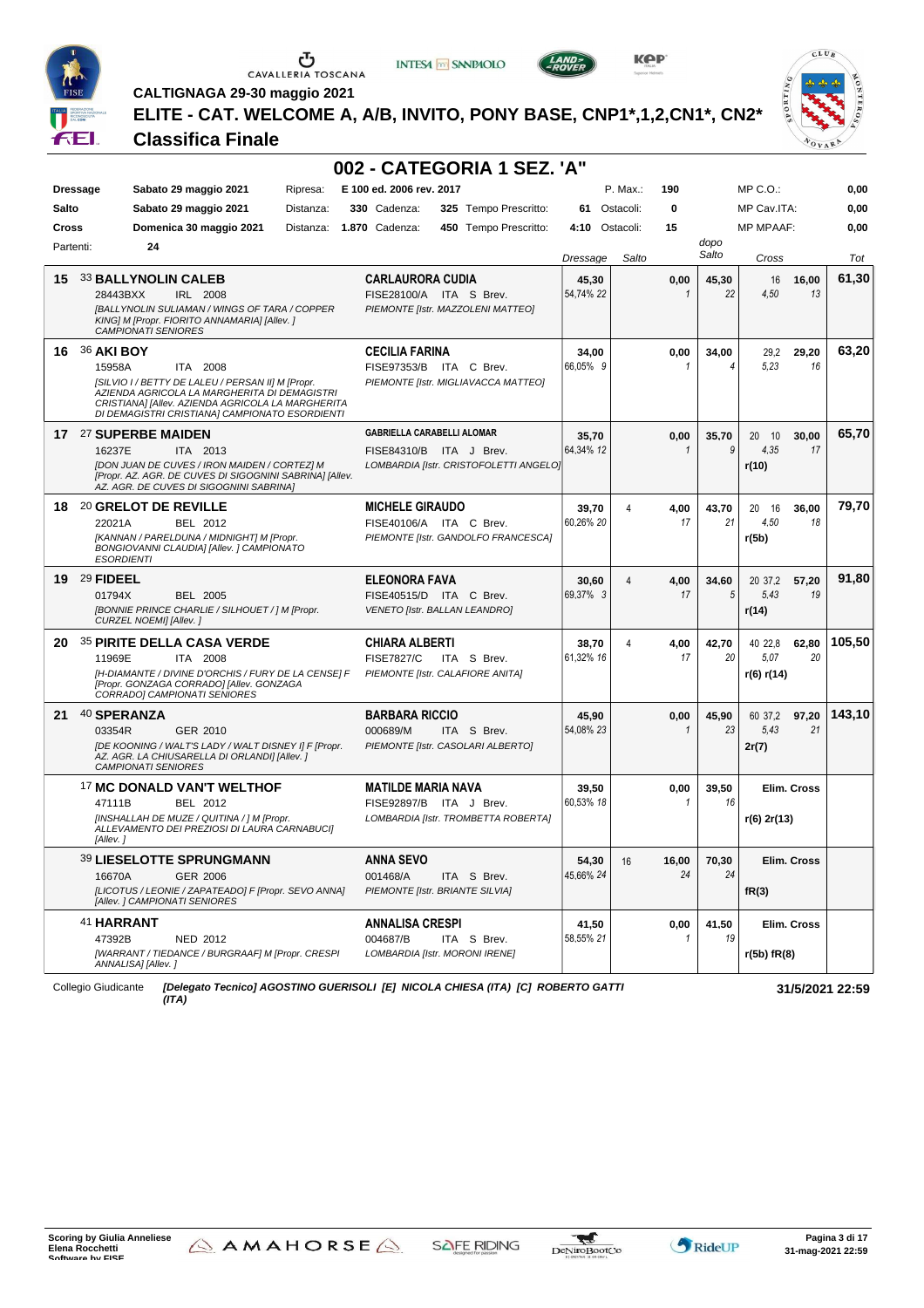| <b>FISE</b>                                                                                  |
|----------------------------------------------------------------------------------------------|
| EEDERAZIONE<br><b>ITALIA</b><br>SPORTIVA NAZIONALE<br><b>RICONOSCIUTA</b><br><b>DAL CONI</b> |
|                                                                                              |

**CALTIGNAGA 29-30 maggio 2021**

**INTESA** M SANPAOLO



**KPP** 



**ELITE - CAT. WELCOME A, A/B, INVITO, PONY BASE, CNP1\*,1,2,CN1\*, CN2\***

#### **Classifica Finale**

| 003 - CATEGORIA 1 SEZ. 'B" |                                                                                  |                                                                                                           |           |  |                        |     |                                  |          |           |       |          |               |                  |      |       |
|----------------------------|----------------------------------------------------------------------------------|-----------------------------------------------------------------------------------------------------------|-----------|--|------------------------|-----|----------------------------------|----------|-----------|-------|----------|---------------|------------------|------|-------|
|                            | E 100 ed. 2006 rev. 2017<br>Sabato 29 maggio 2021<br><b>Dressage</b><br>Ripresa: |                                                                                                           |           |  |                        |     |                                  |          | P. Max.:  |       | 190      |               | $MP C. O.$ :     |      | 0,00  |
| Salto                      |                                                                                  | Sabato 29 maggio 2021                                                                                     | Distanza: |  | 330 Cadenza:           |     | 325 Tempo Prescritto:            | 61       | Ostacoli: |       | 0        |               | MP Cav.ITA:      |      | 0,00  |
| <b>Cross</b>               |                                                                                  | Domenica 30 maggio 2021                                                                                   | Distanza: |  | 1.870 Cadenza:         | 450 | Tempo Prescritto:                | 4:10     | Ostacoli: |       | 15       |               | <b>MP MPAAF:</b> |      | 0.00  |
| Partenti:                  |                                                                                  | 2                                                                                                         |           |  |                        |     |                                  | Dressage |           | Salto |          | dopo<br>Salto | Cross            |      | Tot   |
|                            |                                                                                  | 45 GOLDIKA DEL VERGANTE                                                                                   |           |  | <b>CAROLINA BONORA</b> |     |                                  | 35,50    | 8         |       | 8,00     | 43.50         | 0.8              | 0,80 | 44.30 |
|                            | 18456A                                                                           | ITA 2012                                                                                                  |           |  | FISE6968/C             |     | ITA S $2^{\circ}$ G              | 64,47%   |           |       | $\Omega$ |               | 4.12             |      |       |
|                            | <b>VERGANTEI</b>                                                                 | [CONQUISTADOR / NICOSIA DEL VERGANTE / QUINTINO]<br>F [Propr. AZ. AGR. DEL VERGANTE] [Allev. AZ. AGR. DEL |           |  |                        |     | PIEMONTE [Istr. BONORA CAROLINA] |          |           |       |          |               |                  |      |       |
| 2                          |                                                                                  | 44 ZOE DE LA FOLGORE                                                                                      |           |  | <b>MARTINA GUERRA</b>  |     |                                  | 52,80    |           |       | 0,00     | 52.80         | 0.8              | 0,80 | 53.60 |
|                            | 21120A                                                                           | 2015<br>ITA.                                                                                              |           |  | FISE30741/A            | ITA | J 1°G                            | 47.24% 2 |           |       |          | 2             | 4.12             |      |       |
|                            |                                                                                  | [O'PIF D'IVRAIE / GIULIA BAIA / NEONELI] F [Propr. LAI<br>ANGELO] [Allev. LAI ANGELO]                     |           |  |                        |     | PIEMONTE [Istr. CALAFIORE ANITA] |          |           |       |          |               |                  |      |       |

Collegio Giudicante *[Delegato Tecnico] AGOSTINO GUERISOLI [E] NICOLA CHIESA (ITA) [C] ROBERTO GATTI (ITA)*



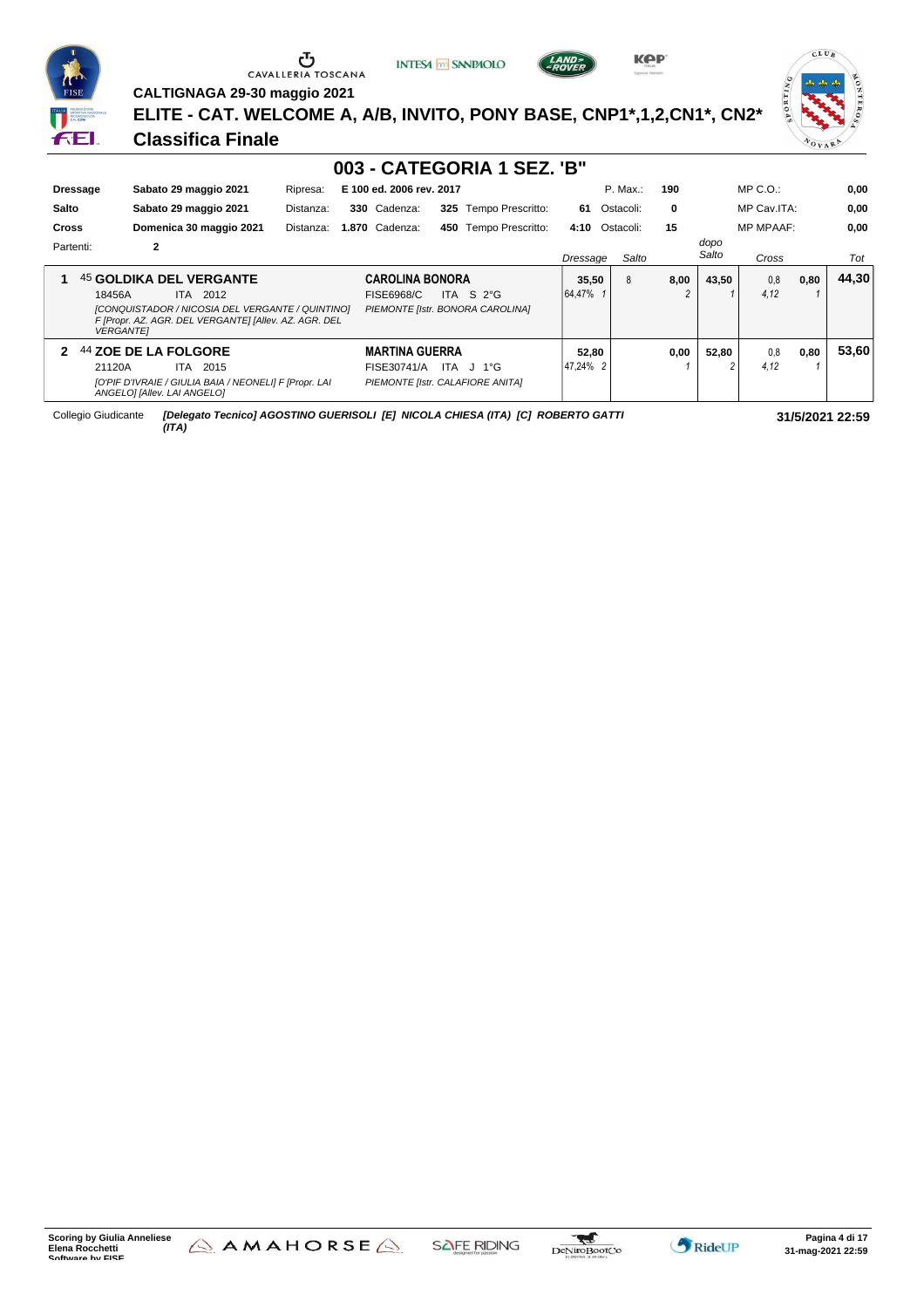

# $\begin{array}{c}\n\bullet \\
\bullet \\
\bullet \\
\bullet \\
\bullet\n\end{array}$  CAVALLERIA TOSCANA

**INTESA** M SANPAOLO



**KPP** 

 $CLU_B$  $ORTING$ VOVAL

**CALTIGNAGA 29-30 maggio 2021 ELITE - CAT. WELCOME A, A/B, INVITO, PONY BASE, CNP1\*,1,2,CN1\*, CN2\***

#### **Classifica Finale**

|                            |                                                                                                                                   |           |                                                          | 004 - CATEGORIA 1 SEZ. 'GC"                          |                   |           |           |               |                         |            |       |
|----------------------------|-----------------------------------------------------------------------------------------------------------------------------------|-----------|----------------------------------------------------------|------------------------------------------------------|-------------------|-----------|-----------|---------------|-------------------------|------------|-------|
| <b>Dressage</b>            | Sabato 29 maggio 2021                                                                                                             | Ripresa:  | E 100 ed. 2006 rev. 2017                                 |                                                      |                   | P. Max.:  | 190       |               | MP C. O.                |            | 0.00  |
| Salto                      | Sabato 29 maggio 2021                                                                                                             | Distanza: | 330 Cadenza:                                             | 325 Tempo Prescritto:                                | 61                | Ostacoli: | 0         | MP Cav.ITA:   |                         |            | 0.00  |
| <b>Cross</b>               | Domenica 30 maggio 2021<br>Distanza:                                                                                              |           |                                                          | Tempo Prescritto:<br>450                             | 4:10              | Ostacoli: | 15        |               | <b>MP MPAAF:</b>        |            | 0.00  |
| Partenti:                  | 4                                                                                                                                 |           |                                                          |                                                      | Dressage          | Salto     |           | dopo<br>Salto | Cross                   |            | Tot   |
| <b>48 MADINA</b><br>17654E | <b>NED 2017</b><br>[CASAGO / RADINA / CLINTON] F [Propr. DALL'OLIO<br>DANIELE] [Allev. ]                                          |           | <b>FEDERICO FLORIO</b><br>FISE13174/E<br><b>DANIELEI</b> | ITA<br>S 1°G<br>EMILIA ROMAGNA [Istr. DALL'OLIO      | 32,20<br>167.76%  |           | 0,00      | 32.20         | 1.2<br>4.13             | 1,20       | 33,40 |
| 32 CORONA<br>2<br>21442A   | ITA 2016<br>[XXX / XXX / ] F [Propr. AZ AGR.GIANOLIO ANNA MARIA]<br>[Allev. ] CAMPIONATO ESORDIENTI                               |           | <b>CAROLINA CHARRET</b><br>FISE45111/A                   | ITA J Brev.<br>PIEMONTE [Istr. BENDINONI PAOLO]      | 40,50<br>59.47% 4 |           | 0,00      | 40,50         | 6.8<br>4.27             | 6,80       | 47,30 |
| 3<br>47653B                | 47 LARAV LORD TYSON<br>IRL 2017<br>ITYSON / MISS ALLEY CAT / ARD ALLEZ CAT] M [Propr.<br><b>RUSTICONI ANTONIOI [Allev.]</b>       |           | <b>FEDERICO SACCHETTI</b><br>FISE40796/B                 | ITA S 2°G COMP<br>LOMBARDIA [Istr. MORELLO VIOLA]    | 37,90<br>62.11% 2 | 4         | 4,00<br>3 | 41,90         | 14<br>4.45              | 14,00<br>3 | 55,90 |
| 4<br>46403B                | 49 LANZAROTE WS<br>NED 2016<br><b>IUP TO DATE / USTANNIE / INDOCTROI M IPropr.</b><br>CASIRAGHI CLELIA] [Allev. CASIRAGHI CLELIA] |           | <b>CLELIA CASIRAGHI</b><br>015811/B                      | ITA S 2°G COMP<br>LOMBARDIA [Istr. CASIRAGHI CLELIA] | 39.70<br>60.26% 3 | 4         | 4,00<br>3 | 43.70         | 20 15.6<br>4.49<br>r(1) | 35.60      | 79.30 |

Collegio Giudicante *[Delegato Tecnico] AGOSTINO GUERISOLI [E] NICOLA CHIESA (ITA) [C] ROBERTO GATTI (ITA)*



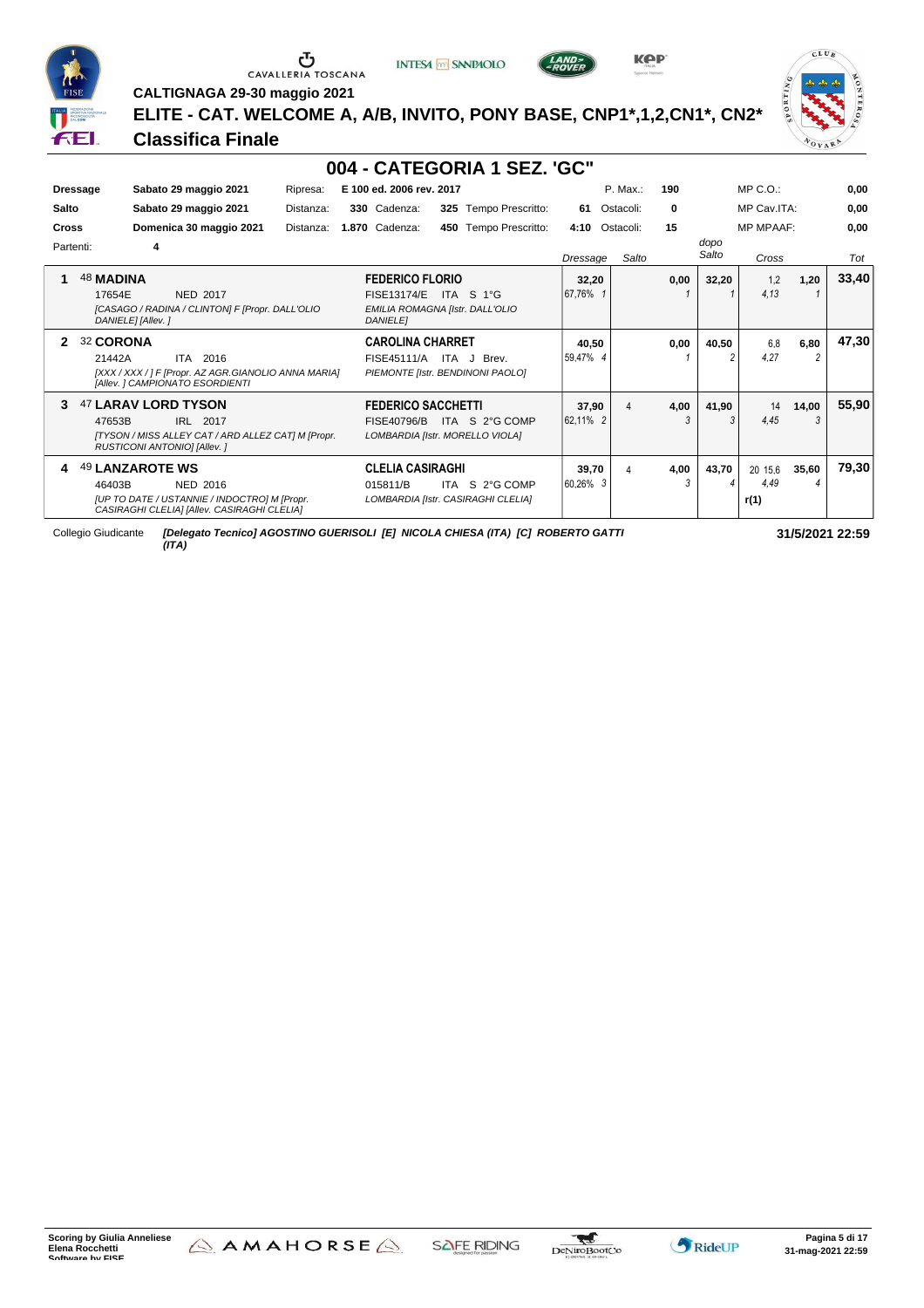

# $\begin{array}{c}\n\bullet \\
\bullet \\
\bullet \\
\bullet\n\end{array}$  CAVALLERIA TOSCANA





**CALTIGNAGA 29-30 maggio 2021**

**ELITE - CAT. WELCOME A, A/B, INVITO, PONY BASE, CNP1\*,1,2,CN1\*, CN2\***

#### **Classifica Finale**



|           |                                                                                                                                                                       | 005 - CATEGORIA PONY BASE                                                                     |                    |                 |                         |                                                          |        |
|-----------|-----------------------------------------------------------------------------------------------------------------------------------------------------------------------|-----------------------------------------------------------------------------------------------|--------------------|-----------------|-------------------------|----------------------------------------------------------|--------|
|           | Sabato 29 maggio 2021<br>Ripresa:<br><b>Dressage</b>                                                                                                                  | E 100 ed. 2006 rev. 2017                                                                      |                    | P. Max.:<br>190 |                         | MP C.O.:                                                 | 0,00   |
| Salto     | Sabato 29 maggio 2021<br>Distanza:                                                                                                                                    | 325 Tempo Prescritto:<br>330 Cadenza:                                                         | 61 Ostacoli:       | $\bf{0}$        |                         | MP Cav.ITA:                                              | 0,00   |
| Cross     | Domenica 30 maggio 2021<br>Distanza:                                                                                                                                  | 1.870 Cadenza:<br>450 Tempo Prescritto:                                                       | 4:10 Ostacoli:     | 15              |                         | <b>MP MPAAF:</b>                                         | 0,00   |
| Partenti: | 11                                                                                                                                                                    |                                                                                               | Dressage           | Salto           | dopo<br>Salto           | Cross                                                    | Tot    |
| 1         | 55 <b>WOODY</b><br><b>GER 2008 Pony</b><br>16216E<br>[MONTY / WINA / WINTER] M [Propr. SCHIRO BARBARA]                                                                | <b>GIADA RICCI</b><br>FISE51581/E ITA C Brev.<br>EMILIA ROMAGNA [Istr. BROGLIA SCHULZE        | 22,10<br>77,89% 1  | 8<br>8,00<br>9  | 30,10<br>4              | 2,4<br>2,40<br>4.16<br>$\overline{2}$                    | 32,50  |
|           | [Allev.]                                                                                                                                                              | ANDREA CONSTANZE]                                                                             |                    |                 |                         |                                                          |        |
|           | 2 56 JAP<br>IRL 2009 Pony<br>20333A<br><b>ITEMPO ACTIVE ATLAS / PEARL HARBOUR /</b><br>BALLYDONAGH CASSANOVA] M [Propr. PATERNO'<br>CASTELLO MARIA] [Allev.]          | LAVINIA VASINI<br>FISE91936/B ITA C Brev.<br>LOMBARDIA [Istr. ARCHETTO GRAZIANO]              | 27,10<br>72,89% 4  | 0,00<br>1       | 27,10<br>$\mathbf{1}$   | 7,20<br>7,2<br>4,28<br>5                                 | 34.30  |
| 3         | 57 ERAGON<br>31748BXX<br>ITA 2010 Pony<br>[-/-/] M [Propr. FREGO PAOLO] [Allev. ] CAMPIONATO<br><b>PONY</b>                                                           | <b>AURORA FREGO</b><br>FISE47561/A ITA C Brev.<br>PIEMONTE [Istr. TORNIELLI SARAH JANE]       | 32,20<br>67.76% 9  | 4,00<br>Δ<br>6  | 36,20<br>9              | 0,00<br>4.09<br>$\mathbf{1}$                             | 36,20  |
|           | 4 51 TW SQUIRREL NUT CARAMEL<br>13872E<br><b>SCN 2010 Pony</b><br>[SCONOSCIUTO / SCONOSCIUTO / SCONOSCIUTO] M<br>[Propr. GRASSIS ELISA] [Allev.]                      | <b>SVEVA VALENTINI</b><br>FISE51248/D ITA C Brev.<br>VENETO [Istr. BALLAN LEANDRO]            | 31,10<br>68.95% 7  | 0,00<br>1       | 31,10<br>5              | 6,4<br>6,40<br>4.26<br>$\overline{4}$                    | 37,50  |
|           | 5 60 KENMOR LASS<br>IRL 2004 Pony<br>33455BXX<br>[-/-/] F [Propr. IL GHIRO S.S.A.R.L. DILETTANTISTICA]<br>[Allev.]                                                    | <b>LORENZO GIANELLO</b><br>FISE111654/B ITA G Brev.<br>LOMBARDIA [Istr. CARBONELLI VALENTINA] | 34,90<br>65,13% 11 | 0,00            | 34,90<br>8              | 2,80<br>2,8<br>4.17<br>3                                 | 37,70  |
|           | 6 59 LAPSUS DE L'OCQ<br>18331G<br><b>FRA 1999 Pony</b><br><b>IWILLOWAY GOOD AS GOLD / TAMOUR DES ETANGS /</b><br>JOLLY DES IFS] M [Propr. SMANIOTTO DHARMA] [Allev. ] | <b>CAROLA CARABELLI</b><br>FISE96933/B ITA C Brev.<br>LOMBARDIA [Istr. RUSSO MARA]            | 24,20<br>75.79% 2  | 4,00<br>Δ<br>6  | 28.20<br>$\overline{2}$ | 20 0.8<br>20,80<br>4.12<br>6<br>r(14)                    | 49,00  |
|           | 7 61 GIRONDINE 'B' VH JUXSCHOT<br>11235F<br><b>BEL 2002 Pony</b><br>[V. BENNETON 'V' / M. HARIET / ] F [Propr. CASTELLANA<br>SAMANTHA] [Allev.]                       | <b>ANNA BESSINI</b><br>FISE39914/A ITA C Brev.<br>PIEMONTE [Istr. MIGLIAVACCA MATTEO]         | 29,90<br>70.13% 6  | 0,00<br>1       | 29,90<br>3              | 40 21,6<br>61,60<br>5.04<br>$\overline{7}$<br>r(6) r(13) | 91,50  |
| 8         | 53 FUN MONEY<br>47496B<br>IRL 2015 Pony<br>INOT RECORDED / NOT RECORDED / ] M [Propr. GEE<br>CAROL ANN] [Allev.]                                                      | <b>MATILDE GIANELLO</b><br>FISE83409/B ITA C Brev.<br>LOMBARDIA [Istr. CARBONELLI VALENTINA]  | 33,70<br>66,32% 10 | 8<br>8,00<br>9  | 41,70<br>10             | 40 22.8<br>62,80<br>8<br>5.07<br>r(6) r(10)              | 104,50 |
|           | 54 FEINE DAME P<br>28164BXX<br><b>GER 2009 Pony</b><br>[HEIDBERGS NANCHO NOVA / FIRST GIRL / DONAUWIND]<br>F [Propr. PETROLI CATERINA] [Allev.]                       | <b>BEATRICE GIANDUIA</b><br>FISE99522/B ITA C Brev.<br>LOMBARDIA [Istr. RUSSO MARA]           | 28,00<br>71,97% 5  | 4<br>4,00<br>6  | 32,00<br>$\overline{7}$ | Elim. Cross<br>r(4) 2r(5b)                               |        |
|           | 58 ONOFRIO DEL GRILLO<br>47408B<br>ITA 2009 Pony<br>[SNC / SNC / ] M [Propr. VIVIANI LUCA] [Allev. ]                                                                  | SOFIA VIVIANI<br>FISE118593/B ITA J Brev.<br>LOMBARDIA [Istr. CARNABUCI LAURA]                | 31,60<br>68,42% 8  | 0,00            | 31,60<br>6              | Elim. Cross<br>fR(6)                                     |        |
|           | 52 BEGLIUOMINI DEL COLLE SAN MARCO<br>22784G<br>ITA 2007 Pony<br>CINELLI FRANCESCO] [Allev.]                                                                          | ELEONORA FAVA<br>FISE40515/D ITA C Brev.<br>VENETO [Istr. BALLAN LEANDRO]                     | 26,60<br>73,42% 3  | Elim. S.O.      |                         |                                                          |        |
|           | Collegio Giudicante<br>(ITA)                                                                                                                                          | [Delegato Tecnico] AGOSTINO GUERISOLI [E] ROBERTO GATTI (ITA) [C] NICOLA CHIESA               |                    |                 |                         | 31/5/2021 22:59                                          |        |

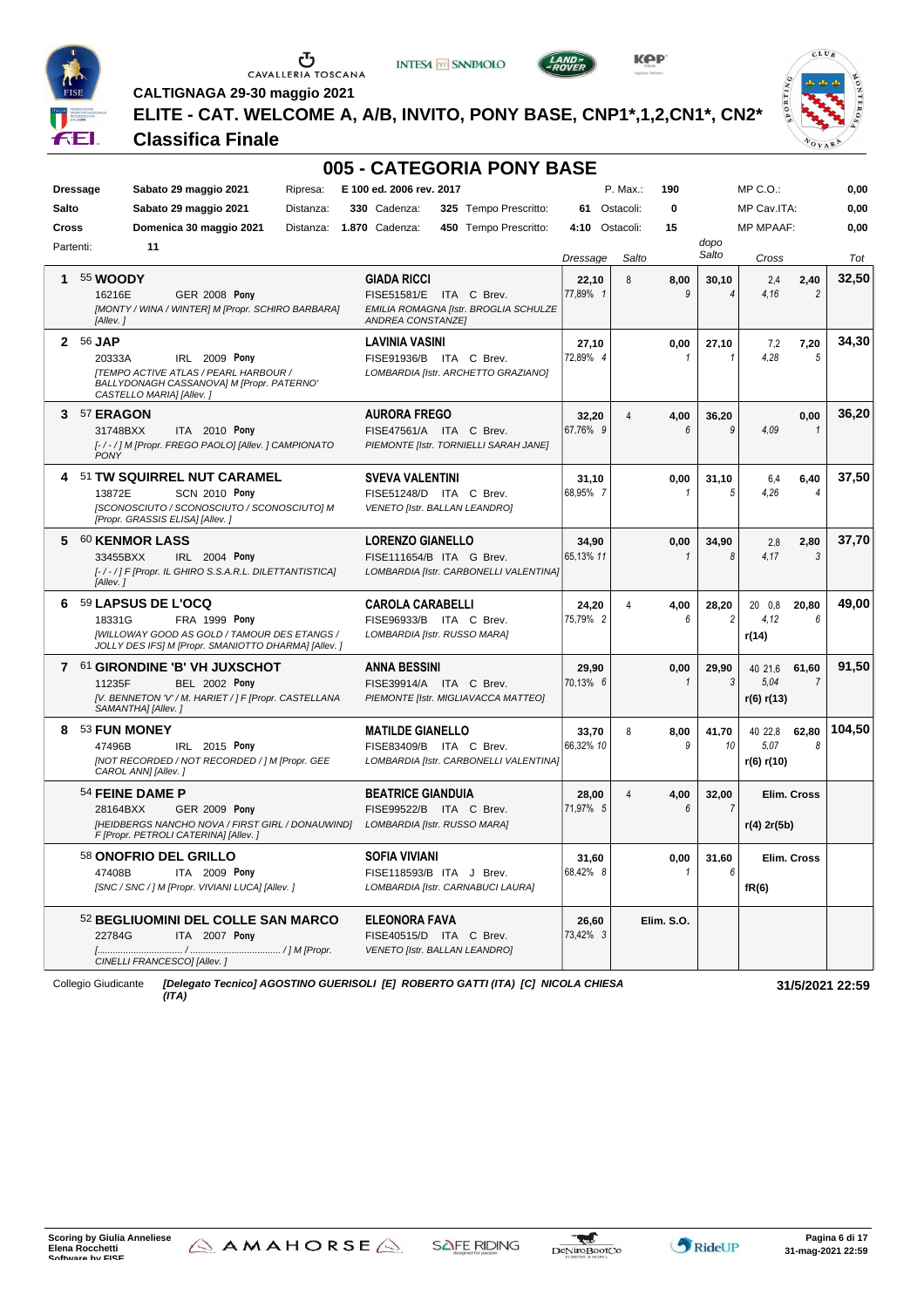

**INTESA** M SANPAOLO



**KPP** 



**CALTIGNAGA 29-30 maggio 2021**

**ELITE - CAT. WELCOME A, A/B, INVITO, PONY BASE, CNP1\*,1,2,CN1\*, CN2\***

#### **Classifica Finale**

|           |                                                                                                                                                    | 006 - CATEGORIA 2 SEZ. 'A"                                                                   |                    |                 |                |               |                     |                |       |
|-----------|----------------------------------------------------------------------------------------------------------------------------------------------------|----------------------------------------------------------------------------------------------|--------------------|-----------------|----------------|---------------|---------------------|----------------|-------|
|           | Sabato 29 maggio 2021<br><b>Dressage</b><br>Ripresa:                                                                                               | E 200 ed. 2006 rev. 2017                                                                     |                    | P. Max.:        | 210            |               | $MP C. O.$ :        |                | 0,00  |
| Salto     | Sabato 29 maggio 2021<br>Distanza:                                                                                                                 | 405 Cadenza:<br>350 Tempo Prescritto:                                                        | 70 Ostacoli:       |                 | 0              |               | MP Cav.ITA:         |                | 0,00  |
| Cross     | Domenica 30 maggio 2021<br>Distanza:                                                                                                               | <b>1.840 Cadenza:</b><br>480 Tempo Prescritto:                                               | 3:50 Ostacoli:     |                 | 15             |               | <b>MP MPAAF:</b>    |                | 0,00  |
| Partenti: | 11                                                                                                                                                 |                                                                                              | Dressage           | Salto           |                | dopo<br>Salto | Cross               |                | Tot   |
| 1.        | 69 CUBITO S                                                                                                                                        | <b>MARGHERITA GIORDANO</b>                                                                   | 26,80              | 0.4             | 0,40           | 27,20         |                     | 0,00           | 27,20 |
|           | GER 2009<br>30153BXX<br>[CALLADO / TIMELESS III / CARPALO] M [Propr.<br>BONACOSSA ILARIA ESTER LILIA] [Allev. ] CAMPIONATO<br><b>JUNIORES</b>      | FISE36305/A ITA C Brev.<br>PIEMONTE [Istr. MIGLIAVACCA MATTEO]                               | 73.21% 2           | 70.78           | 3              |               | 3.32                | 5              |       |
|           | 2 70 ROYALGIK DEL COLLE                                                                                                                            | <b>MICOL PICCARDO</b>                                                                        | 26,80              | 2               | 2,00           | 28,80         |                     | 0,00           | 28,80 |
|           | FRA 2009<br>28564BXX<br>[ROYALDIK / GINEVRA D.C. / GRAF GRANNUS] M [Propr.<br>FENU VITTORE GIOVANSANTO] [Allev.]                                   | FISE12485/C ITA J Brev.<br>LOMBARDIA [Istr. CHIAPPERO REBECCA]                               | 73,21% 2           | 74.93           | 5              |               | 3,33                | $\overline{4}$ |       |
|           | $373$ TOP KAPI M.C.R.                                                                                                                              | <b>LUCA MOROSINI</b>                                                                         | 32,00              |                 | 0,00           | 32,00         |                     | 0,00           | 32,00 |
|           | 24256G<br>ITA 2011<br>[CANTOBLANCO / PIPILLOTTI RIST / ] M [Propr. RENGOT<br>MARIE CAROLINE] [Allev. RENGOT MARIE CAROLINE]<br>CAMPIONATO JUNIORES | FISE42684/A ITA J Brev.<br>PIEMONTE [Istr. MIGLIAVACCA MATTEO]                               | 67,98% 5           |                 | $\mathbf{1}$   | 3             | 3.28                | 7              |       |
|           | 4 71 BEE THE LLAMA THE VINE                                                                                                                        | <b>BEATRICE SOLA</b>                                                                         | 29,80              | 4               | 4,00           | 33,80         |                     | 0,00           | 33,80 |
|           | IRL 2009<br>31945BXX<br>[SAILORMAN / INDELIBLE / ] M [Propr. SOLA BEATRICE]<br>[Allev. ] CAMPIONATO JUNIORES                                       | FISE42888/A ITA J Brev.<br>PIEMONTE [Istr. GANDOLFO FRANCESCA]                               | 70,24% 4           |                 | ĥ              |               | 3,35                | 3              |       |
|           | 5 68 CARALTO                                                                                                                                       | <b>MARGHERITA GIOVANELLI</b>                                                                 | 26,30              | 8               | 8,00           | 34,30         |                     | 0,00           | 34,30 |
|           | 24707B/JO<br>GER 2004<br>[DANEHILL DANCER / COCORNA / NIGHT SHIFT] M [Propr.<br><b>BACCINELLI GIULIA] [Allev.]</b>                                 | FISE80806/B ITA J Brev.<br>LOMBARDIA [Istr. MORELLO VIOLA]                                   | 73.69% 1           |                 | 9              | 5             | 3,41                | 2              |       |
| 6         | <b>67 LANDSEER</b>                                                                                                                                 | <b>PIETRO VOGHERA</b>                                                                        | 36,40              |                 | 0,00           | 36,40         |                     | 0,00           | 36,40 |
|           | 32025BXX<br>GBR 2009<br>[-/-/] M [Propr. FIORUZZI SPORT HORSES SRL] [Allev.]<br>CAMPIONATO JUNIORES                                                | FISE44833/A ITA J Brev.<br>PIEMONTE [Istr. CAMPANINI SERENA]                                 | 63,57% 8           |                 | 1              |               | 3.29                | 6              |       |
|           | 7 64 OLIVER LUCAS                                                                                                                                  | <b>SARA GALBIATI</b>                                                                         | 33,50              | 0,8             | 0,80           | 34,30         | 14,4                | 14,40          | 48,70 |
|           | 32077BXX<br>CZE 2009<br>[OSCAR / AMANDA / AMON LITOBRATRICKY] M [Propr.<br>MAGLIO ALESSANDRA] [Allev. ]                                            | FISE121627/B ITA J Brev.<br>LOMBARDIA [Istr. CASIRAGHI CLELIA]                               | 66,55% 6           | 71,81           | $\overline{4}$ | 6             | 4,26                | 9              |       |
|           | 8 72 DISTANT VICTOR                                                                                                                                | <b>BEATRICE ANGELA TIMO</b>                                                                  | 38,30              | $8\quad 2.8$    | 10,80          | 49,10         |                     | 0,00           | 49,10 |
|           | ITA 2011<br>20348A<br>[XXX / XXX / ] M [Propr. TIMO BEATRICE ANGELA] [Allev.<br>TIMO BEATRICE ANGELA] CAMPIONATI SENIORES                          | FISE17766/A ITA Y Brev.<br>PIEMONTE [Istr. CALAFIORE ANITA]                                  | 61.67% 9           | 76.73           | 10             | 10            | 3,48                | $\mathcal I$   |       |
| 9         | 65 MONARTS RENOIR                                                                                                                                  | <b>REBECCA BODINI</b>                                                                        | 41,60              | 4               | 4,00           | 45,60         | 8,8                 | 8,80           | 54,40 |
|           | 16238E<br>IRL 2010<br>[SUNNY BOY / COOLMORE LIGHTS / PARIS LIGHTS] M<br>[Propr. BODINI STEFANO] [Allev.]                                           | FISE39850/E ITA J Brev.<br>EMILIA ROMAGNA [Istr. BROGLIA SCHULZE<br><b>ANDREA CONSTANZEI</b> | 58,45% 11          |                 | 6              | g             | 4.12                | 8              |       |
| 10        | <b>66 ASTER</b><br>24957G<br>ITA 2012<br>[//////] M [Propr. BILUCAGLIA PAOLA] [Allev. BILUCAGLIA<br>PAOLAJ CAMPIONATI SENIORES                     | PAOLA BILUCAGLIA<br>FISE27292/A ITA S Brev.<br>PIEMONTE [Istr. CALAFIORE ANITA]              | 34,60<br>65,36% 7  | 4               | 4,00<br>6      | 38,60<br>8    | 20<br>3.50<br>r(5b) | 20,00<br>11    | 58,60 |
|           | 11 63 MISSES JONES<br>27366K<br>GER 2011<br>$[X/X$ / $]$ F [Propr. ] [Allev. ]                                                                     | <b>NICOLA WICKI</b><br>FISE110454/K SUI S Brev.<br>[Istr.]                                   | 41,00<br>59,05% 10 | 8 10,4<br>95.28 | 18,40<br>11    | 59,40<br>11   | 17,2<br>4.33        | 17,20<br>10    | 76,60 |
|           |                                                                                                                                                    |                                                                                              |                    |                 |                |               |                     |                |       |

Collegio Giudicante *[Delegato Tecnico] AGOSTINO GUERISOLI [E] NICOLETTA MILANESE (ITA) [C] ALBERTO CASOLARI (ITA)*

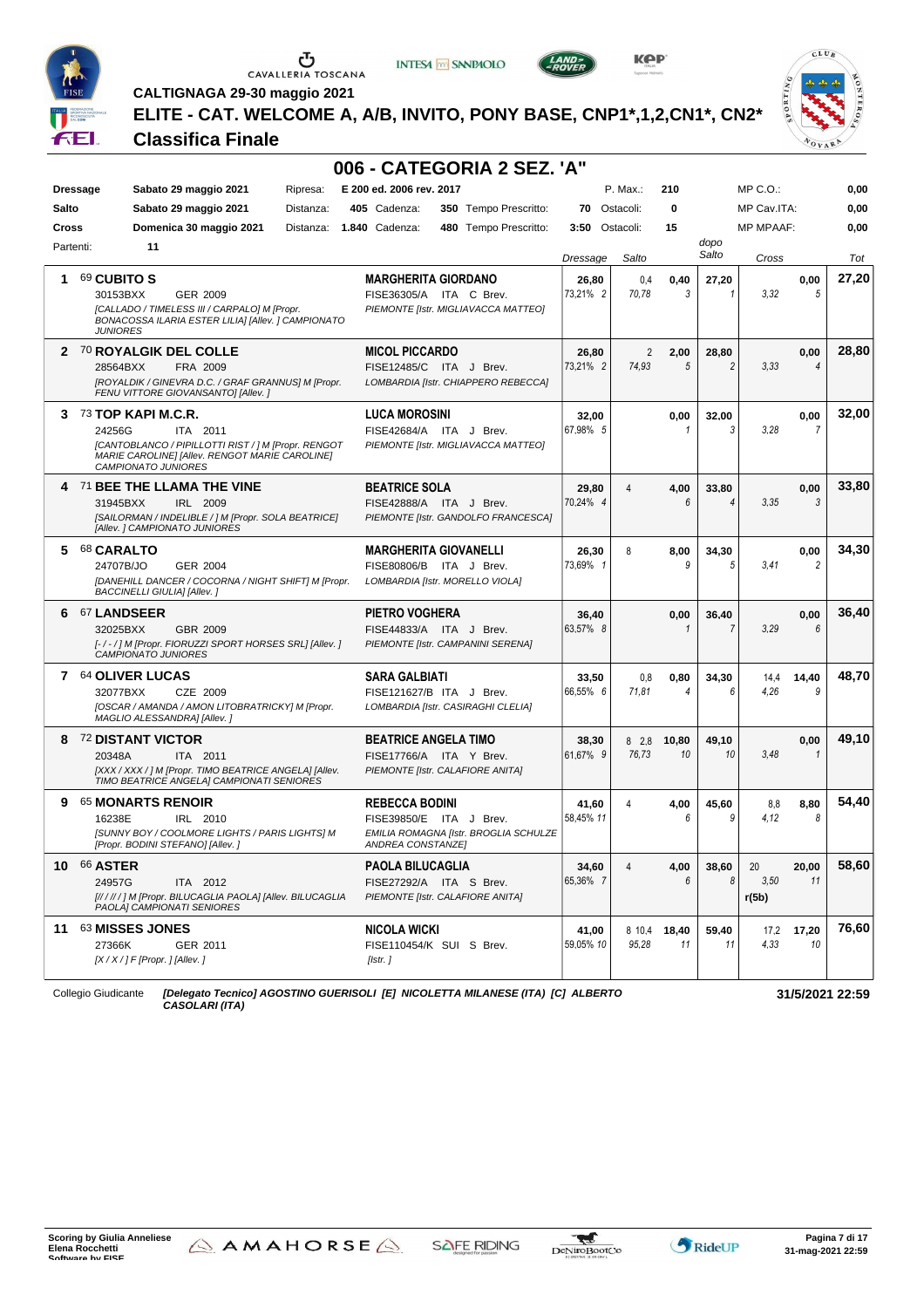

**INTESA** M SANPAOLO



**KPP** 



**CALTIGNAGA 29-30 maggio 2021**

**ELITE - CAT. WELCOME A, A/B, INVITO, PONY BASE, CNP1\*,1,2,CN1\*, CN2\***

**007 - CATEGORIA 2 SEZ. 'B"**

#### **Classifica Finale**

| <b>Dressage</b> | Sabato 29 maggio 2021<br>Ripresa:                                                                      | E 200 ed. 2006 rev. 2017                                                       |                   | P. Max.:  | 210          |                          | $MP C. O.$ :     |                | 0,00            |
|-----------------|--------------------------------------------------------------------------------------------------------|--------------------------------------------------------------------------------|-------------------|-----------|--------------|--------------------------|------------------|----------------|-----------------|
| <b>Salto</b>    | Sabato 29 maggio 2021<br>Distanza:                                                                     | 405 Cadenza:<br>350 Tempo Prescritto:                                          | 70                | Ostacoli: | 0            |                          | MP Cav.ITA:      |                | 0,00            |
| Cross           | Domenica 30 maggio 2021<br>Distanza:                                                                   | 1.840 Cadenza:<br>480 Tempo Prescritto:                                        | 3:50 Ostacoli:    |           | 15           |                          | <b>MP MPAAF:</b> |                | 0.00            |
| Partenti:       | 8                                                                                                      |                                                                                |                   |           |              | dopo                     |                  |                |                 |
|                 |                                                                                                        |                                                                                | Dressage          | Salto     |              | Salto                    | Cross            |                | Tot             |
| 1               | 76 JENNIS                                                                                              | <b>PAOLA PANINA</b>                                                            | 30,20             | 40.4      | 4,40         | 34.60                    |                  | 0,00           | 34,60           |
|                 | 27671BXX<br>GER 2008                                                                                   | 001623/B<br>ITA S 1°G                                                          | 69.76% 3          | 70.22     |              | $\boldsymbol{\varDelta}$ | 3,43             | $\overline{c}$ |                 |
|                 | [SWAROVSKI / JULITA / DON LARINO] F [Propr. PANINA<br>PAOLA] [Allev.]                                  | LOMBARDIA [Istr. CHIAPPERO REBECCA]                                            |                   |           |              |                          |                  |                |                 |
|                 | 2 79 CHI CHI BOY TD Z                                                                                  | <b>DIANA ROSSAROLA</b>                                                         | 33.20             |           | 0.00         | 33.20                    | 1,6              | 1.60           | 34,80           |
|                 | 30629BXX<br><b>BEL 2010</b>                                                                            | FISE26668/B ITA Y 1°G                                                          | 66,79% 5          |           | $\mathbf{1}$ | 3                        | 3.54             | 4              |                 |
|                 | [CLINTON I / VULCANIQUE GREENFIELD / CLINTON] M<br>[Propr. RAVIOLO ANTONELLA] [Allev. ]                | LOMBARDIA [Istr. FALORNI FRANCESCO]                                            |                   |           |              |                          |                  |                |                 |
|                 | 3 81 SYRIA                                                                                             | <b>CLELIA CASIRAGHI</b>                                                        |                   |           |              |                          |                  |                | 35,00           |
|                 | 46375B<br>GER 2014                                                                                     | 015811/B<br>ITA S 2°G COMP                                                     | 25,80<br>74.17% 2 | 4         | 4,00<br>4    | 29.80<br>2               | 5.2<br>4.03      | 5.20<br>6      |                 |
|                 | [SYRIANO / SUNNYT / ] F [Propr. ORLANDI SERGIO]                                                        | LOMBARDIA [Istr. CASIRAGHI CLELIA]                                             |                   |           |              |                          |                  |                |                 |
|                 | [Allev.]                                                                                               |                                                                                |                   |           |              |                          |                  |                |                 |
|                 | 4 78 CASTLERICHMOND SRS                                                                                | <b>EUGENIA RUMI</b>                                                            | 25,10             |           | 0,00         | 25,10                    | 10               | 10,00          | 35.10           |
|                 | IRL 2008<br>27617BXX                                                                                   | FISE78218/B ITA J 1°G                                                          | 74.88% 1          |           |              | $\mathbf 1$              | 4.15             | $\overline{7}$ |                 |
|                 | <b>IFRENCH BUFFET / HEFFO NONO DE REVES / HERMES</b><br>DE REVE] M [Propr. GALATERI DI GENOLA ALESSIA] | PIEMONTE [Istr. MIGLIAVACCA MATTEO]                                            |                   |           |              |                          |                  |                |                 |
|                 | [Allev. ] CAMPIONATO JUNIORES                                                                          |                                                                                |                   |           |              |                          |                  |                |                 |
|                 | 5 77 PRIMULA DEL QUADRIFOGLIO                                                                          | <b>PAOLA GAVIO</b>                                                             | 35,20             |           | 0,00         | 35,20                    |                  | 0,00           | 35,20           |
|                 | ITA 2009<br>16496A                                                                                     | 007065/A<br>ITA S 1°G                                                          | 64.76% 6          |           |              | 5                        | 3.49             | 1              |                 |
|                 | [XXX / XXXX / ] F [Propr. NORGIA MASSIMO] [Allev. SPORT<br>E CULTURA DI A.BOLAFFI & C SASI CAMPIONATI  | PIEMONTE [Istr. LIORE EMANUELE]                                                |                   |           |              |                          |                  |                |                 |
|                 | <b>SENIORES</b>                                                                                        |                                                                                |                   |           |              |                          |                  |                |                 |
| 6.              | 82 BILLY BROOM                                                                                         | <b>ANNA ILG</b>                                                                | 31,90             | 4         | 4,00         | 35.90                    | 3,6              | 3,60           | 39,50           |
|                 | 25996K<br><b>SCN 2011</b>                                                                              | <b>FISE97825/K</b><br>SUI Y 1°G                                                | 68.10% 4          |           | 4            | 6                        | 3.59             | 5              |                 |
|                 | $[X/X/]$ F [Propr. ] [Allev.]                                                                          | [Istr.]                                                                        |                   |           |              |                          |                  |                |                 |
|                 | 7 80 INGRID                                                                                            | <b>CATERINA BARTOLINI</b>                                                      | 37,70             | 4         | 4,00         | 41.70                    | 0,4              | 0,40           | 42.10           |
|                 | 16236E<br><b>NED 2013</b>                                                                              | FISE25661/E ITA S 1°G                                                          | 62,26% 7          |           | 4            | $\overline{7}$           | 3,51             | 3              |                 |
|                 | [SCONOSCIUTO / SCONOSCIUTO / SCONOSCIUTO] F<br>[Propr. C.I. LA MARCHESA ASD] [Allev. ]                 | EMILIA ROMAGNA [Istr. DALL'OLIO<br><b>DANIELE</b>                              |                   |           |              |                          |                  |                |                 |
| FC.             | 83 UNICA STELLA                                                                                        | <b>CAMILLA OCCLEPPO</b>                                                        | 30,60             |           | 4 9.2 13,20  | 43.80                    |                  | Elim. Cross    |                 |
|                 | ITA 2013<br>05192N                                                                                     | FISE30438/A ITA Y 2°G COMP                                                     | 69.40%            | 92.52     |              |                          |                  |                |                 |
|                 | [COLBERT GTI / VAMP III / NESPOLO] F [Propr. DESSI<br>SEBASTIANO] [Allev. DESSÌ SEBASTIANO]            | PIEMONTE [Istr. BRIANTE SILVIA]                                                |                   |           |              |                          | r(1) r(3) r(5a)  |                |                 |
|                 | Collegio Giudicante                                                                                    | [Delegato Tecnico] AGOSTINO GUERISOLI [E] NICOLETTA MILANESE (ITA) [C] ALBERTO |                   |           |              |                          |                  |                | 31/5/2021 22:59 |

*CASOLARI (ITA)*



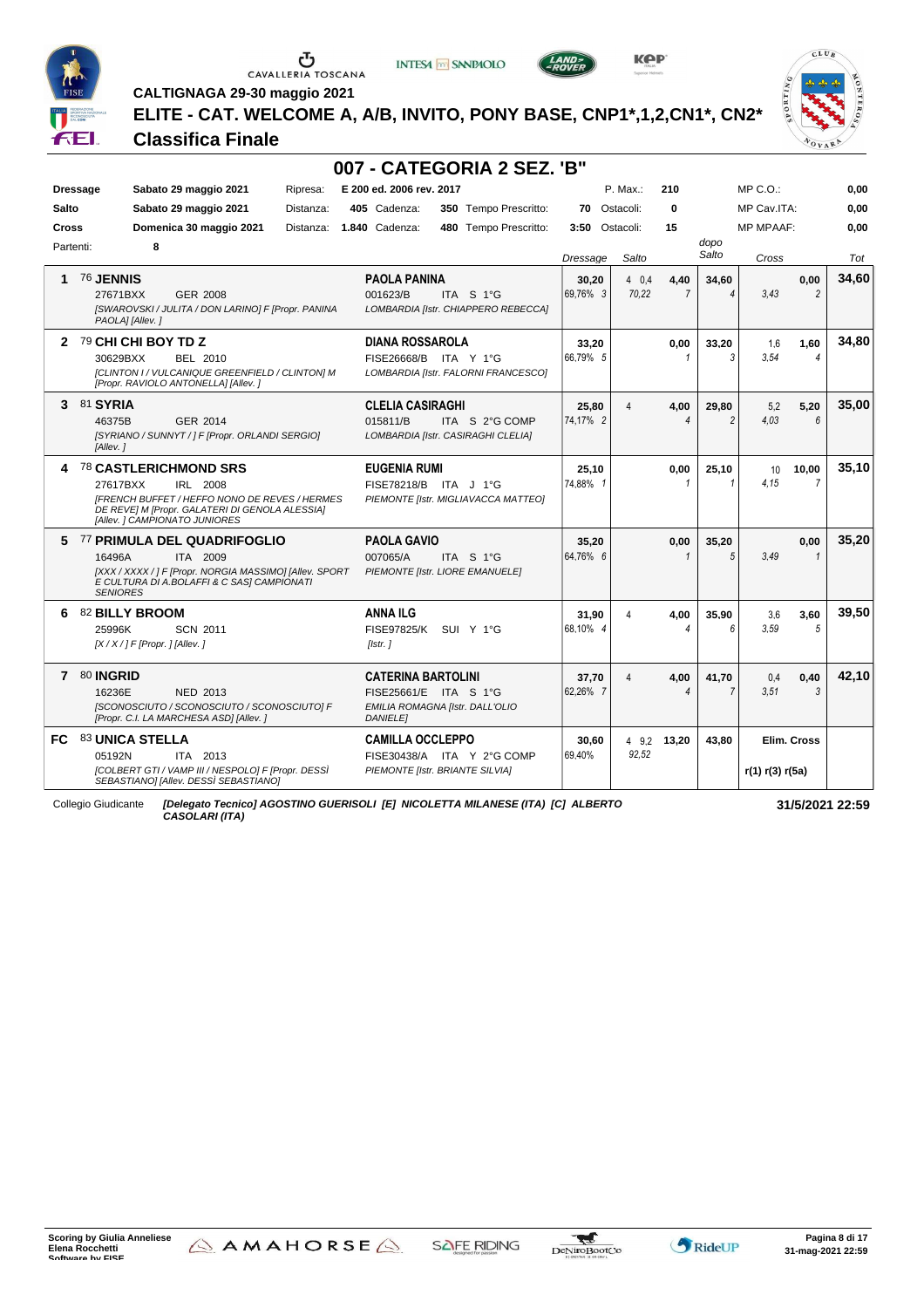

### CAVALLERIA TOSCANA

**INTESA** M SANPAOLO



**KPP** 

**CALTIGNAGA 29-30 maggio 2021**

**ELITE - CAT. WELCOME A, A/B, INVITO, PONY BASE, CNP1\*,1,2,CN1\*, CN2\***

#### **Classifica Finale**



|              |          |                                                                                         |           |                               |     | 008 - CATEGORIA 2 SEZ. 'GC"        |          |                |      |               |                  |      |       |
|--------------|----------|-----------------------------------------------------------------------------------------|-----------|-------------------------------|-----|------------------------------------|----------|----------------|------|---------------|------------------|------|-------|
|              | Dressage | Sabato 29 maggio 2021                                                                   | Ripresa:  | E 200 ed. 2006 rev. 2017      |     |                                    |          | P. Max.:       | 210  |               | $MP C. O.$ :     |      | 0,00  |
| <b>Salto</b> |          | Sabato 29 maggio 2021                                                                   | Distanza: | 405 Cadenza:                  | 350 | Tempo Prescritto:                  | 70       | Ostacoli:      | 0    |               | MP Cav.ITA:      |      | 0,00  |
| <b>Cross</b> |          | Domenica 30 maggio 2021                                                                 | Distanza: | <b>I.840 Cadenza:</b>         | 480 | Tempo Prescritto:                  |          | 3:50 Ostacoli: | 15   |               | <b>MP MPAAF:</b> |      | 0.00  |
| Partenti:    |          | $\overline{2}$                                                                          |           |                               |     |                                    | Dressage | Salto          |      | dopo<br>Salto | Cross            |      | Tot   |
|              |          | 86 CURRA SKY                                                                            |           | <b>MICHELE GRONDONA VIOLA</b> |     |                                    | 31,10    |                | 0,00 | 31.10         | 6.4              | 6,40 | 37,50 |
|              | 04615C   | <b>IRL</b><br>2015                                                                      |           | FISE24622/F                   |     | ITA S 2°G COMP                     | 68.93%   |                |      |               | 4.06             |      |       |
|              |          | [SCONOSCIUTO / SCONOSCIUTA / ] F [Propr. GRONDONA<br>VIOLA MICHELE] [Allev. ]           |           | LIGURIA [Istr. BERTONI PAOLO] |     |                                    |          |                |      |               |                  |      |       |
| $\mathbf{2}$ |          | 85 COOLEY SUBWAY SURF                                                                   |           | <b>RAFFAELE MARE</b>          |     |                                    | 43,30    | 1,2            | 1,20 | 44,50         | 6.8              | 6,80 | 51,30 |
|              | 47376B   | 2015<br>IRL                                                                             |           | 019636/B                      | ITA | $S$ 1°G                            | 56.67% 2 | 72.91          |      |               | 4.07             | 2    |       |
|              |          | [CORLAND / CENDRY NOUVOLIEU / TRESOR DE CHEUX]<br>M [Propr. GAUDENZI MARTINA] [Allev. ] |           |                               |     | LOMBARDIA [Istr. GARDINI GIANLUCA] |          |                |      |               |                  |      |       |

Collegio Giudicante *[Delegato Tecnico] AGOSTINO GUERISOLI [E] NICOLETTA MILANESE (ITA) [C] ALBERTO CASOLARI (ITA)*



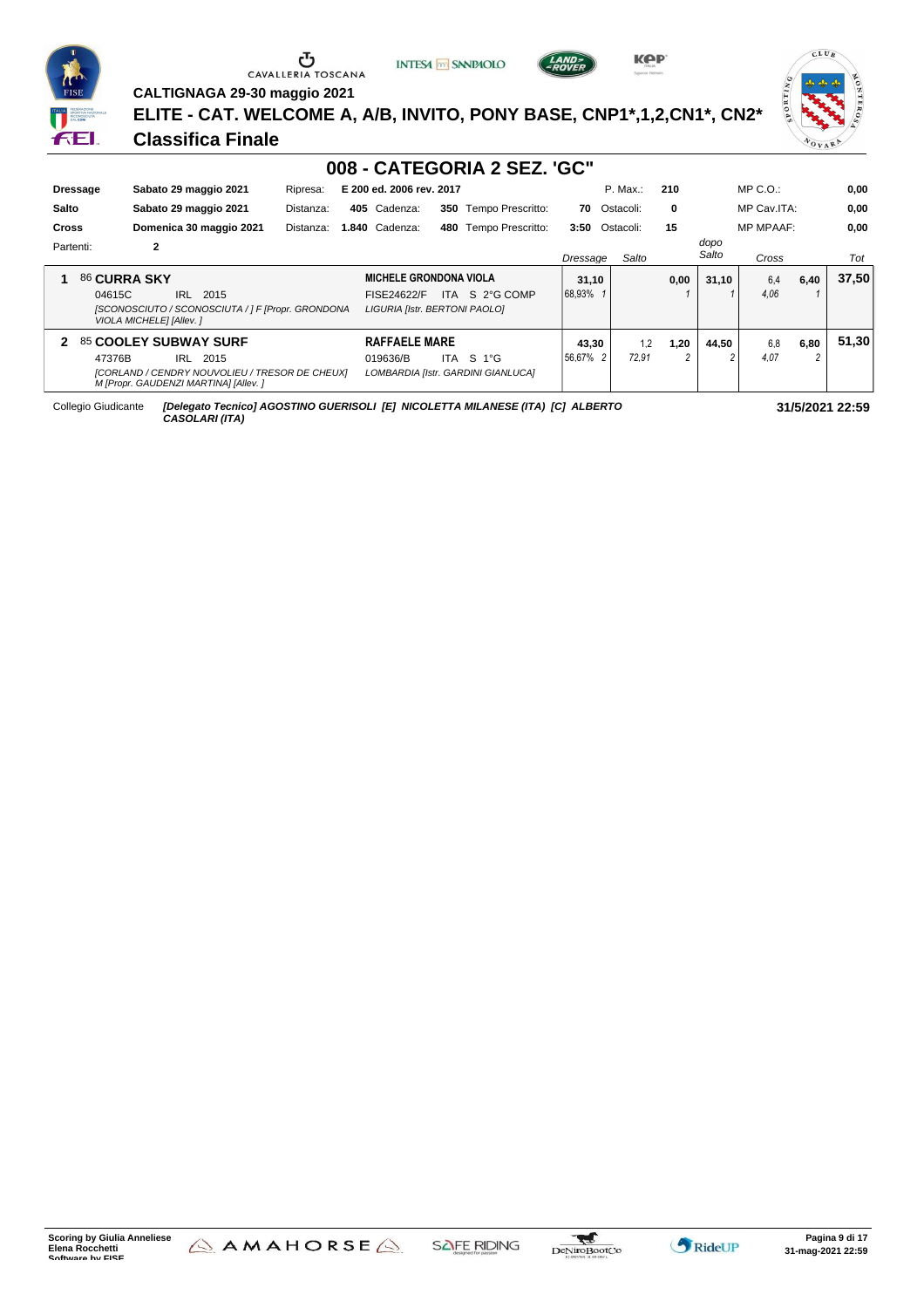

# $\begin{array}{c}\n\bullet \\
\bullet \\
\bullet \\
\bullet\n\end{array}$  CAVALLERIA TOSCANA





**CALTIGNAGA 29-30 maggio 2021**

**ELITE - CAT. WELCOME A, A/B, INVITO, PONY BASE, CNP1\*,1,2,CN1\*, CN2\***

#### **Classifica Finale**



| <b>Dressage</b> | Sabato 29 maggio 2021                                                                                                   | Ripresa:               | E 200 ed. 2006 rev. 2017  | 009 - CATEGORIA PONY CNP1*                     |          | P. Max.:               | 210            |                | MP C. O.         |                | 0,00         |
|-----------------|-------------------------------------------------------------------------------------------------------------------------|------------------------|---------------------------|------------------------------------------------|----------|------------------------|----------------|----------------|------------------|----------------|--------------|
| Salto           |                                                                                                                         |                        | 405 Cadenza:              |                                                | 70       | Ostacoli:              | $\bf{0}$       |                | MP Cav.ITA:      |                |              |
| <b>Cross</b>    | Sabato 29 maggio 2021<br>Domenica 30 maggio 2021                                                                        | Distanza:<br>Distanza: | <b>1.840 Cadenza:</b>     | 350 Tempo Prescritto:<br>480 Tempo Prescritto: | 3:50     | Ostacoli:              | 15             |                | <b>MP MPAAF:</b> |                | 0,00<br>0.00 |
| Partenti:       | 8                                                                                                                       |                        |                           |                                                |          |                        |                | dopo           |                  |                |              |
|                 |                                                                                                                         |                        |                           |                                                | Dressage | Salto                  |                | Salto          | Cross            |                | Tot          |
| 1               | 94 WP BR NEWHAVEN NERO 11684                                                                                            |                        | <b>GIACOMO GARDINI</b>    |                                                | 29,40    |                        | 0,00           | 29,40          |                  | 0,00           | 29,40        |
|                 | IRL 2009 Pony<br>47502B                                                                                                 |                        |                           | FISE107927/B ITA G Brev.                       | 70.60% 1 |                        | $\mathbf{1}$   | $\mathbf{1}$   | 3.47             | $\overline{2}$ |              |
|                 | <b>[KNOCKILLA GOLDENGROVE BLACK BEAUTY /</b><br>KNOCKILLA MILLERS DARK MAGIC / 1 M [Propr. GARDINI<br>GIACOMO] [Allev.] |                        |                           | LOMBARDIA [Istr. GARDINI GIANLUCA]             |          |                        |                |                |                  |                |              |
| $\mathbf{z}$    | 91 BIANCOSPINO KING DEL COLLE SAN MARCO                                                                                 |                        | <b>BIANCA PASQUALATO</b>  |                                                | 32,60    | 1,2                    | 1,20           | 33,80          |                  | 0,00           | 33,80        |
|                 | 07829G<br><b>ITA 2000 Pony</b>                                                                                          |                        |                           | FISE39529/D ITA C Brev.                        | 67.38% 4 | 72.49                  | 4              | $\mathfrak{p}$ | 3.49             | 1              |              |
|                 | [KING CONG / LILLA' DEL COLLE SAN MARCO / LILLA'] M<br>[Propr. CINELLI FRANCESCO] [Allev.]                              |                        |                           | <b>VENETO [Istr. BALLAN LEANDRO]</b>           |          |                        |                |                |                  |                |              |
| 3               | 95 KILGARVIN MORNING MISTY                                                                                              |                        | <b>CATERINA RUMI</b>      |                                                | 35,70    |                        | 0,00           | 35,70          |                  | 0,00           | 35,70        |
|                 | 21257A<br>IRL 2012 Pony                                                                                                 |                        |                           | FISE108736/B ITA C Brev.                       | 64.29% 7 |                        |                | 3              | 3.42             | $\mathcal{R}$  |              |
| <b>PONY</b>     | [SCONOSCIUTO / SCONOSCIUTO / ] F [Propr. RUMI<br>GIUSEPPE RUGGERO FILIPPOI [Allev. ] CAMPIONATO                         |                        |                           | PIEMONTE [Istr. MIGLIAVACCA MATTEO]            |          |                        |                |                |                  |                |              |
| 90 DONNA<br>4   |                                                                                                                         |                        | <b>BENEDETTA PIVA</b>     |                                                | 33.00    | 4                      | 4.00           | 37.00          |                  | 0.00           | 37.00        |
|                 | 09554D<br><b>GER 2003 Pony</b>                                                                                          |                        |                           | FISE37192/D ITA C Brev.                        | 67.02% 5 |                        | 5              | 4              | 3.26             | 7              |              |
|                 | [DON NOBEL / TANJA / TRAUMFURST] F [Propr. BAZZO<br>MICHELE] [Allev.]                                                   |                        |                           | VENETO [Istr. BALLAN LEANDRO]                  |          |                        |                |                |                  |                |              |
| 5               | 93 MOON PLATINUM                                                                                                        |                        | <b>MARTINA STACCHETTI</b> |                                                | 35,00    | $\boldsymbol{\Lambda}$ | 4,00           | 39,00          |                  | 0,00           | 39,00        |
|                 | 30204BXX<br><b>IRL 2009 Pony</b>                                                                                        |                        | <b>FISE6776/Y</b>         | ITA C Brev.                                    | 65.00% 6 |                        | 5              | 6              | 3.30             | 6              |              |
|                 | [-/-/] F [Propr. PROPRIETARIO NON FISE ] [Allev. ]<br><b>CAMPIONATO PONY</b>                                            |                        |                           | PIEMONTE [Istr. BRIANTE SILVIA]                |          |                        |                |                |                  |                |              |
| 6               | 89 LIZZIE LOU WHO                                                                                                       |                        | <b>LUDOVICA VIEZZER</b>   |                                                | 32,50    | 8                      | 8.00           | 40.50          |                  | 0,00           | 40,50        |
|                 | 24655G<br>IRL 2005 Pony                                                                                                 |                        |                           | FISE42861/D ITA C Brev.                        | 67.50% 3 |                        | $\overline{7}$ | 7              | 3.37             | 5              |              |
|                 | [HALAL / GRANGE DOLLY SPARROW / ] F [Propr.<br><b>BRAMBILLA ROBERTO AGOSTINO] [Allev.</b>                               |                        |                           | VENETO [Istr. BALLAN LEANDRO]                  |          |                        |                |                |                  |                |              |
| 7 88 TOMBOLA    |                                                                                                                         |                        | <b>MARTINA ANDREETTA</b>  |                                                | 31,30    | 4 6.4                  | 10,40          | 41,70          |                  | 0,00           | 41,70        |
|                 | 13007D<br><b>GER 2009 Pony</b>                                                                                          |                        |                           | FISE43769/D ITA J Brev.                        | 68.69% 2 | 85.04                  | 8              | 8              | 3.40             | 4              |              |
|                 | [TOP DUBIDO / UMBRA / ELITE] F [Propr. ANDREETTA<br>RENATO] [Allev.]                                                    |                        |                           | <b>VENETO [Istr. BALLAN LEANDRO]</b>           |          |                        |                |                |                  |                |              |
| 8               | 92 PROSPECT NIOMI                                                                                                       |                        | <b>NINA CASTELLI</b>      |                                                | 37,10    |                        | 0,00           | 37.10          | 20 4.4           | 24.40          | 61,50        |
|                 | IRL 2013 Pony<br>28871G                                                                                                 |                        |                           | FISE97144/B ITA C Brev.                        | 62.86% 8 |                        | 1              | 5              | 4.01             | 8              |              |
|                 | [TULIRA ROBUCK / PROSPECT ZARA / ] F [Propr.<br>SCUDERIA C & G] [Allev. ]                                               |                        |                           | LOMBARDIA [Istr. CARNABUCI LAURA]              |          |                        |                |                | r(14)            |                |              |

*CASOLARI (ITA)*



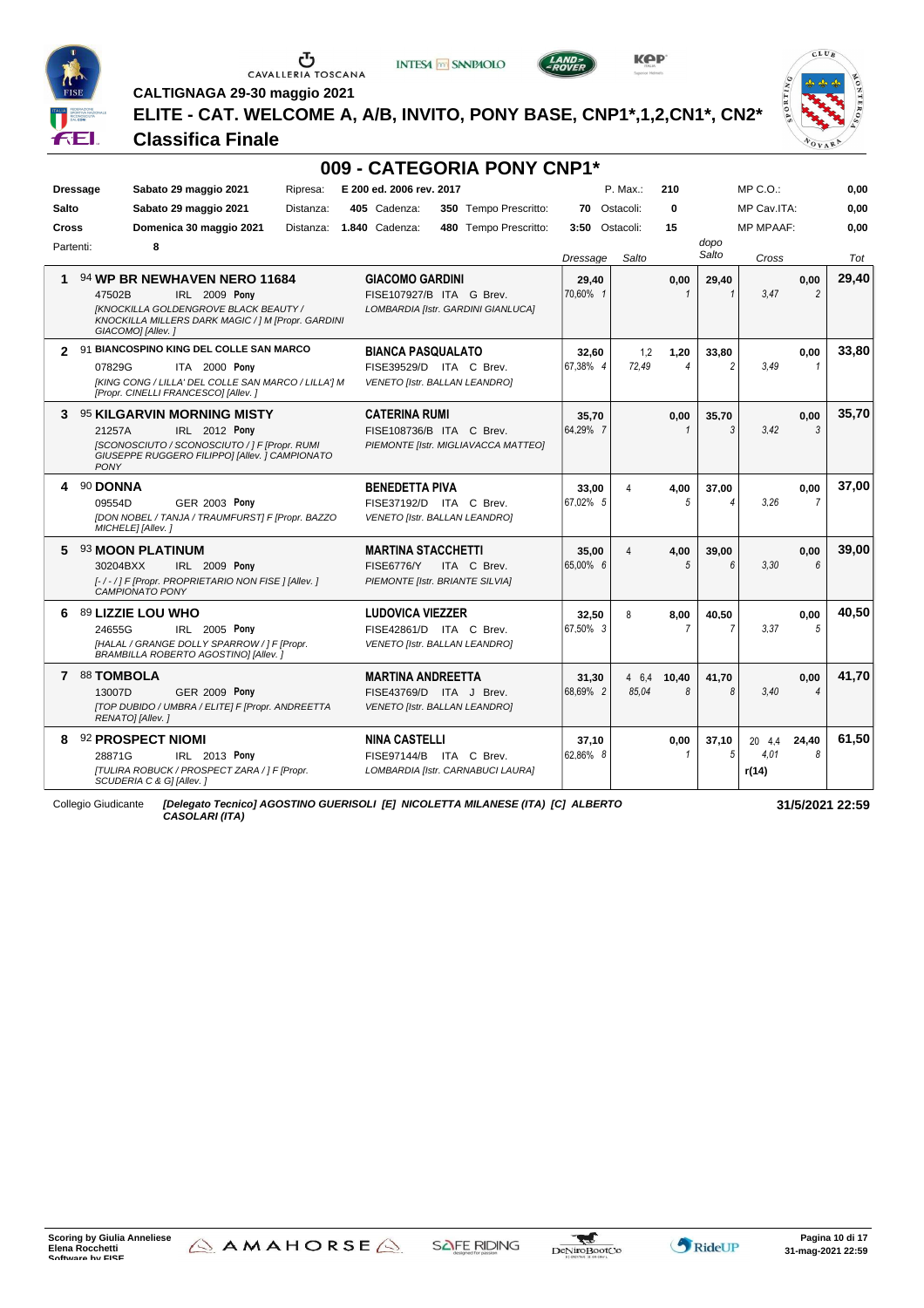

### CAVALLERIA TOSCANA





**CALTIGNAGA 29-30 maggio 2021**

**ELITE - CAT. WELCOME A, A/B, INVITO, PONY BASE, CNP1\*,1,2,CN1\*, CN2\***

**010 - CATEGORIA CN1\* SEZ. 'A"**



#### **Classifica Finale**

| <b>Dressage</b><br><b>Salto</b><br><b>Cross</b> | Sabato 29 maggio 2021<br>Sabato 29 maggio 2021<br>Domenica 30 maggio 2021                                                                      | Ripresa:<br>Distanza:<br>Distanza: | E 310 ed. 2018<br>460 Cadenza:<br>2.380 Cadenza:                                              | 350 Tempo Prescritto:<br>500 Tempo Prescritto: | 79<br>4:46        | P. Max.:<br>Ostacoli:<br>Ostacoli: | 260<br>0<br>19         |                          | $MP C. O.$ :<br>MP Cav.ITA:<br><b>MP MPAAF:</b> |                        | 0,00<br>0,00<br>0.00 |
|-------------------------------------------------|------------------------------------------------------------------------------------------------------------------------------------------------|------------------------------------|-----------------------------------------------------------------------------------------------|------------------------------------------------|-------------------|------------------------------------|------------------------|--------------------------|-------------------------------------------------|------------------------|----------------------|
| Partenti:                                       | 9                                                                                                                                              |                                    |                                                                                               |                                                | Dressage          | Salto                              |                        | dopo<br>Salto            | Cross                                           |                        | Tot                  |
| <b>1 106 LUVIS</b><br>46786B                    | GER 2011<br>[LIMBUS / ODETTE II / ] M [Propr. DISSETTE ANDREA<br>GAIA] [Allev.]                                                                |                                    | <b>ANDREA GAIA DISSETTE</b><br>FISE83253/B ITA J Brev.<br>LOMBARDIA [Istr. TROMBETTA ROBERTA] |                                                | 29.90<br>70.10% 2 |                                    | 0,00                   | 29,90                    | 4.38                                            | 0,00<br>$\mathbf{1}$   | 29,90                |
| 2 103 MARIELLA<br>13005D                        | GER 2010<br>[KING ARTHUR / MONA LISA / DRESSAGE ROYAL] F<br>[Propr. BASSETTO EMMA] [Allev.]                                                    |                                    | <b>EMMA BASSETTO</b><br>FISE29892/D ITA Y Brev.<br>VENETO [Istr. BALLAN LEANDRO]              |                                                | 35,10<br>64,91% 5 |                                    | 0.00<br>$\mathbf{1}$   | 35,10<br>4               | 4,27                                            | 0.00<br>$\overline{c}$ | 35.10                |
| 3 101 D' JOHANN S<br>34043BXX                   | <b>GER 2014</b><br>[D'INZEO / LADY LONE STAR II / LONE STAR] M [Propr.<br>CALVI MATTIA] [Allev.]                                               |                                    | <b>MATTIA CALVI</b><br>FISE24220/B ITA S 1°G<br>LOMBARDIA [Istr. BRENNA CECILIA]              |                                                | 29,20<br>70.77% 1 | 4                                  | 4,00<br>5              | 33,20<br>$\mathfrak{p}$  | 4,8<br>4.58                                     | 4,80<br>$\overline{4}$ | 38,00                |
| 4 102 GUINESS<br>13073D<br>[Allev.]             | POL 2008<br>[DILMAR / GENESIS / NIELS] M [Propr. MORAO LETIZIA]                                                                                |                                    | <b>GIULIA CELLOT</b><br>FISE33400/D ITA J Brev.<br>VENETO [Istr. BALLAN LEANDRO]              |                                                | 36,40<br>63.65% 7 |                                    | 0,00<br>1              | 36.40<br>5               | 10<br>5.11                                      | 10.00<br>5             | 46.40                |
| 5 105 SRS LEWIS<br>13012E<br><b>SENIORES</b>    | IRL 2005<br>[GHAREEB / COOLKENNO TRUMP / GOLDEN TRUMP] M<br>[Propr. TINETTI ALESSANDRA] [Allev. ] CAMPIONATI                                   |                                    | <b>ALESSANDRA TINETTI</b><br>001374/A<br>PIEMONTE [Istr. CALIGARIS SILVIA]                    | ITA S 1°G                                      | 35.70<br>64.33% 6 | 8                                  | 8.00<br>8              | 43.70<br>$6\overline{6}$ | 2.8<br>4,53                                     | 2,80<br>3              | 46,50                |
| 98 CAROSIO<br>6<br>13002E                       | ITA 2009<br>[BALDINI / FRICCI / WINDSOR] M [Propr. BARBARA MARIA<br>MADDALENA] [Allev. BARBARA MARIA MADDALENA]                                |                                    | <b>PIETRO MONICA</b><br>FISE46126/E ITA J Brev.<br><b>ANDREA CONSTANZEI</b>                   | EMILIA ROMAGNA [Istr. BROGLIA SCHULZE          | 43.90<br>56.06% 9 | 4                                  | 4,00<br>5              | 47.90<br>7               | 20 9.6<br>4.57<br>r(12b)                        | 29.60<br>6             | 77,50                |
| 99 HORMER<br>29461BXX                           | ITA 2009<br>[PARCO / FAVOLA IX / PRINCE D'INCONVILLE] M [Propr.<br>GRIMALDI BIAGIO] [Allev. MELONCELLI RACHELE]                                |                                    | NICOLAS LEO<br>FISE89801/B ITA J Brev.<br>LOMBARDIA [Istr. CARNABUCI LAURA]                   |                                                | 30.00<br>70,00% 3 | 16 3.6<br>87.62                    | 19,60<br>9             | 49.60<br>g               | 3r(4b)                                          | Elim. Cross            |                      |
| 19078A<br><b>SENIORES</b>                       | 100 CREEVAGH CASHMERE<br>IRL 2007<br>[CAMIRO DE HAAR Z / FAIR CALEDONIAN / CHELLANO Z]<br>M [Propr. SACCOMANI ALESSANDRA] [Allev. ] CAMPIONATI |                                    | <b>MATTEO ANGELO CAMPANINI</b><br>FISE26074/A ITA Y 1°G<br>PIEMONTE [Istr. FERRERO GIACOMO]   |                                                | 33,20<br>66.83% 4 |                                    | 0,00<br>1              | 33,20<br>3               | r(4b) r(5) r(14)                                | Elim. Cross            |                      |
| 15653E                                          | 104 DRUMCALL VECHTA<br>IRL 2011<br>[VECHTA / DRUMCALL CAT / ARD ALLEZ CAT] F [Propr.<br>VISTOCCO MICHELE] [Allev.]                             |                                    | <b>ALESSANDRA VISTOCCO</b><br>FISE42432/E ITA Y Brev.<br><b>ANDREA CONSTANZEI</b>             | EMILIA ROMAGNA [Istr. BROGLIA SCHULZE          | 41,20<br>58.85% 8 | 42.8<br>85.92                      | 6,80<br>$\overline{7}$ | 48,00<br>R               | r(7) 2r(12b)                                    | Elim. Cross            |                      |

Collegio Giudicante *[Delegato Tecnico] AGOSTINO GUERISOLI [E] MARINA SCIOCCHETTI (ITA) [C] LUCIANO CANTINI (ITA)*



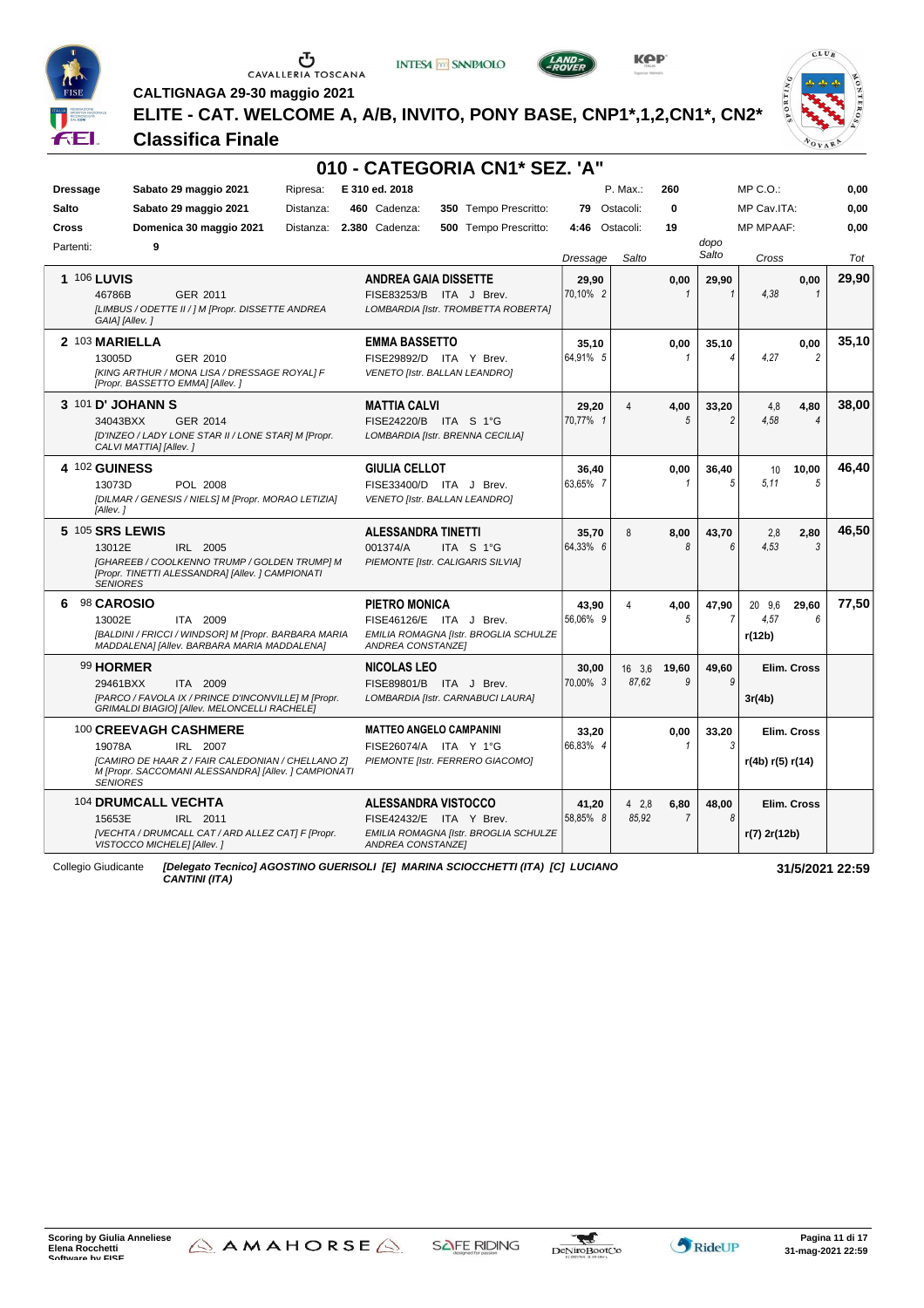

# $\begin{array}{c}\n\bullet \\
\bullet \\
\bullet \\
\bullet \\
\bullet\n\end{array}$  CAVALLERIA TOSCANA

**INTESA** M SANPAOLO



**KPP** 

 $CLU_B$ VOVAL

**CALTIGNAGA 29-30 maggio 2021**

**ELITE - CAT. WELCOME A, A/B, INVITO, PONY BASE, CNP1\*,1,2,CN1\*, CN2\***

#### **Classifica Finale**

|                 |                                                                                                                                                                                          |           |                                                                                | 011 - CATEGORIA CN1* SEZ. 'B"                                       |                   |                 |                    |               |                          |                        |       |
|-----------------|------------------------------------------------------------------------------------------------------------------------------------------------------------------------------------------|-----------|--------------------------------------------------------------------------------|---------------------------------------------------------------------|-------------------|-----------------|--------------------|---------------|--------------------------|------------------------|-------|
| <b>Dressage</b> | Sabato 29 maggio 2021                                                                                                                                                                    | Ripresa:  | E 310 ed. 2018                                                                 |                                                                     |                   | P. Max.:        | 260                |               | $MP C. O.$ :             |                        | 0,00  |
| Salto           | Sabato 29 maggio 2021                                                                                                                                                                    | Distanza: | 460 Cadenza:                                                                   | 350 Tempo Prescritto:                                               | 79                | Ostacoli:       | 0                  |               | MP Cav.ITA:              |                        | 0,00  |
| Cross           | Domenica 30 maggio 2021                                                                                                                                                                  | Distanza: | 2.380 Cadenza:                                                                 | <b>500</b> Tempo Prescritto:                                        | 4:46              | Ostacoli:       | 19                 |               | <b>MP MPAAF:</b>         |                        | 0.00  |
| Partenti:       | 6                                                                                                                                                                                        |           |                                                                                |                                                                     | Dressage          | Salto           |                    | dopo<br>Salto | Cross                    |                        | Tot   |
| 1.              | 108 CAPRIATA KDW Z<br>33558BXX<br>BEL 2010<br>[CORLAND / HO OKIPA LA BELLE / ] F [Propr.<br>BORGONOVO GIOVANNA] [Allev.]                                                                 |           | <b>STEFANIA PEDITTO</b>                                                        | FISE27198/B ITA S 2°G COMP<br>LOMBARDIA [Istr. FALORNI FRANCESCO]   | 28,40<br>71.63% 1 |                 | 0.00               | 28.40         | 4.37                     | 0.00                   | 28,40 |
|                 | 2 107 CORNFLAKE ROYAL<br>16672E<br>GER 2011<br>[CARPACCIO / R-QUICKSTEPP / QUINAR] F [Propr.<br>PEARSE CLARE ZILLA] [Allev.]                                                             |           | PIETRO MAJOLINO                                                                | FISE12255/E ITA S 2°G COMP<br>EMILIA ROMAGNA [Istr. ARRIGHI MATTEO] | 31,50<br>68.46% 3 |                 | 0.00               | 31.50<br>3    | 4.27                     | 0.00<br>$\overline{2}$ | 31,50 |
|                 | 3 110 BENTLEYS PARADOX<br>IRL 2013<br>47297B<br>[SCONOSCIUTO / WINTER BOROUGH / ] M [Propr. FORTE<br>ERICA] [Allev. ]                                                                    |           | <b>FEDERICO RISO</b><br>006207/G<br>LAZIO [Istr. AMARISSE GIAMPIERO]           | ITA S 2°G COMP                                                      | 34,90<br>65.10% 5 |                 | 0,00               | 34,90         | Δ<br>4.56                | 4,00                   | 38,90 |
|                 | 4 111 FABIENNE<br>ITA 2012<br>18654A<br>[ELKINTOT / KUDA GHIRI / DUBAI DESTINATION] F [Propr.<br>AZ AGR.GIANOLIO ANNA MARIA] [Allev. GIANOLIO<br>CHARRET ANNA MARIA] CAMPIONATO ASSOLUTO |           | <b>ALICE CHARRET</b><br>007830/A                                               | ITA S 2°G COMP<br>PIEMONTE [Istr. BENDINONI PAOLO]                  | 33,90<br>66.15% 4 | 4, 1.6<br>82.02 | 5,60<br>$\sqrt{2}$ | 39.50<br>5    | 0.8<br>4.48              | 0,80<br>$\mathcal{R}$  | 40.30 |
|                 | 5 109 SPRING BLOSSOM<br>34695BXX<br>GER 2014<br>[STALYPSO / ESPERANZA / ESPRI] F [Propr. CAIMI DARIO]<br>[Allev.]                                                                        |           | PIETRO MAJOLINO                                                                | FISE12255/E ITA S 2°G COMP<br>EMILIA ROMAGNA [Istr. ARRIGHI MATTEO] | 29,10<br>70.87% 2 |                 | 0.00               | 29.10<br>2    | 20 2.4<br>4.52<br>r(12b) | 22.40<br>5             | 51,50 |
|                 | FC 112 BALLYENGLAND BROOK<br>33448BXX<br>IRL 2012<br>[GARYMORE / GURRANE OLDTHORT QUEEN / ] M [Propr.<br>MYTHORSES SRL1 [Allev. ] CAMPIONATO ASSOLUTO                                    |           | <b>FRANCESCO AONDIO BERTERO</b><br>006317/A<br>PIEMONTE [Istr. MAZZIA FILIPPO] | ITA S 2°G COMP                                                      | 33,20<br>66.83%   |                 | 0.00               | 33.20         | 30<br>6.01               | 30.00                  | 63.20 |

Collegio Giudicante *[Delegato Tecnico] AGOSTINO GUERISOLI [E] MARINA SCIOCCHETTI (ITA) [C] LUCIANO CANTINI (ITA)*



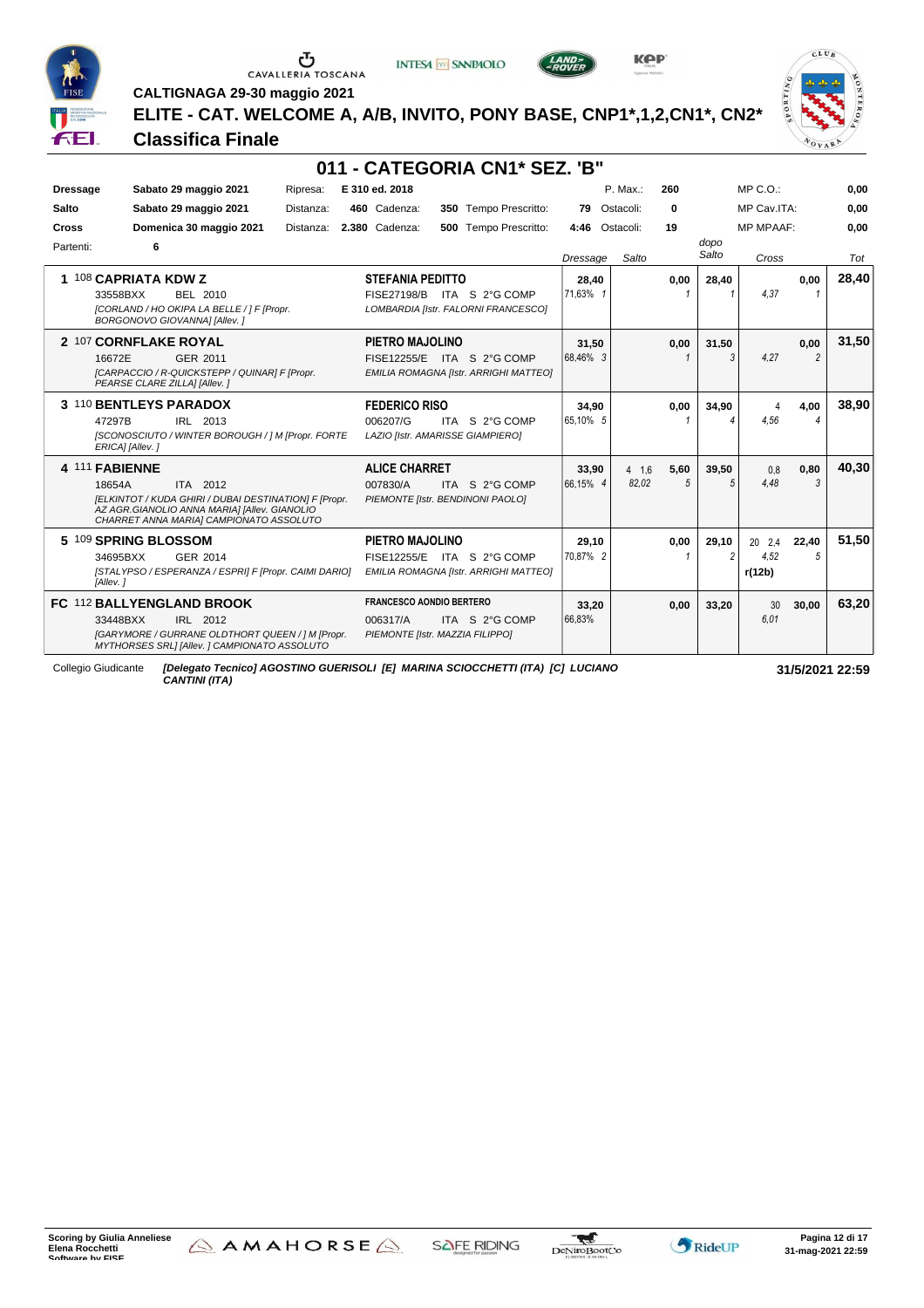

**INTESA** M SANPAOLO





 $CLU$ 

NOVA

**CALTIGNAGA 29-30 maggio 2021**

**ELITE - CAT. WELCOME A, A/B, INVITO, PONY BASE, CNP1\*,1,2,CN1\*, CN2\***

#### **Classifica Finale**

| 012 - CATEGORIA CN1* SEZ. 'GC"               |                                                                                                         |           |                                                    |      |                                    |          |             |      |               |                  |      |
|----------------------------------------------|---------------------------------------------------------------------------------------------------------|-----------|----------------------------------------------------|------|------------------------------------|----------|-------------|------|---------------|------------------|------|
| <b>Dressage</b>                              | Sabato 29 maggio 2021                                                                                   | Ripresa:  | E 310 ed. 2018                                     |      |                                    |          | P. Max.:    | 260  |               | $MP C. O.$ :     | 0,00 |
| Salto                                        | Sabato 29 maggio 2021                                                                                   | Distanza: | 460 Cadenza:                                       |      | 350 Tempo Prescritto:              | 79       | Ostacoli:   | 0    |               | MP Cav.ITA:      | 0,00 |
| <b>Cross</b>                                 | Domenica 30 maggio 2021                                                                                 | Distanza: | 2.380 Cadenza:                                     | 500  | Tempo Prescritto:                  | 4:46     | Ostacoli:   | 19   |               | <b>MP MPAAF:</b> | 0,00 |
| Partenti:                                    | 2                                                                                                       |           |                                                    |      |                                    | Dressage | Salto       |      | dopo<br>Salto | Cross            | Tot  |
| NICOLO LOZZA<br><b>114 LISSYCASEY WONDER</b> |                                                                                                         |           | 33,20                                              | 12   | 12.00                              | 45.20    | Elim. Cross |      |               |                  |      |
| 47012B                                       | IRL 2015                                                                                                |           | FISE75624/B                                        | ITA. | Brev.<br>J                         | 66.83% 2 |             |      |               |                  |      |
|                                              | [FRAMMASSONE / LARCH HILL CHACOA / ] M [Propr. GEE<br>CAROL ANNI [Allev.]                               |           |                                                    |      | LOMBARDIA [Istr. GARDINI GIANLUCA] |          |             |      |               | 3r(12b)          |      |
| <b>115 GRAFEL</b>                            |                                                                                                         |           | <b>FEDERICO FLORIO</b>                             |      |                                    | 32.90    | 4           | 4,00 | 36.90         | Elim. Cross      |      |
| 17079E                                       | ITA.<br>2015                                                                                            |           | <b>FISE13174/E</b>                                 | ITA  | S 1°G                              | 67.12%   |             |      |               |                  |      |
|                                              | [GRAF NOIR / DHESY / QUIDAM DE REVEL] F [Propr.<br>CIBELLI NAZZARENA] [Allev. CIBELLI NAZZARENA ALL.TO] |           | EMILIA ROMAGNA [Istr. DALL'OLIO<br><b>DANIELEI</b> |      |                                    |          |             |      |               | 3r(12b)          |      |

Collegio Giudicante *[Delegato Tecnico] AGOSTINO GUERISOLI [E] MARINA SCIOCCHETTI (ITA) [C] LUCIANO CANTINI (ITA)*



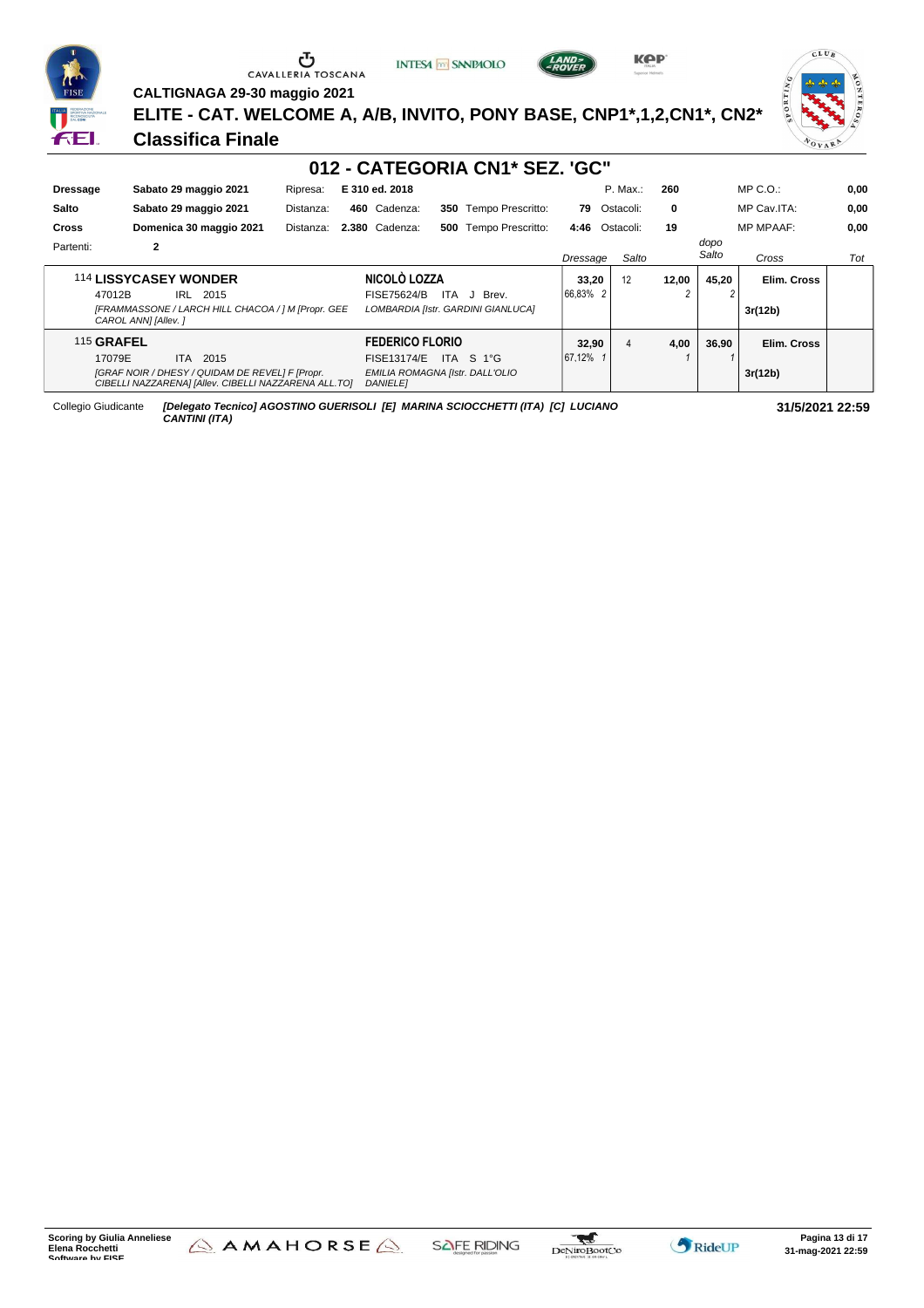

**INTESA** M SANPAOLO



**KPP** 

 $CLU_B$ VOVA

**CALTIGNAGA 29-30 maggio 2021**

**ELITE - CAT. WELCOME A, A/B, INVITO, PONY BASE, CNP1\*,1,2,CN1\*, CN2\***

#### **Classifica Finale**

#### **015 - WELCOME A**

| <b>Dressage</b><br>Salto<br><b>Cross</b><br>Partenti: | Sabato 29 maggio 2021<br>Sabato 29 maggio 2021<br>Sabato 29 maggio 2021<br>3                                                                | Ripresa:<br>Distanza:<br>Distanza: | <b>WELCOME A</b><br>Cadenza:<br>625 Cadenza: | <b>0</b> Tempo Prescritto:<br>Tempo Prescritto:<br>250                            | 2:30              | P. Max.:<br><b>0</b> Ostacoli:<br>Ostacoli: | 80<br>0<br>6 | dopo       | $MP C. O.$ :<br>MP Cav.ITA:<br><b>MP MPAAF:</b> |           | 0,00<br>0,00<br>0.00 |
|-------------------------------------------------------|---------------------------------------------------------------------------------------------------------------------------------------------|------------------------------------|----------------------------------------------|-----------------------------------------------------------------------------------|-------------------|---------------------------------------------|--------------|------------|-------------------------------------------------|-----------|----------------------|
|                                                       |                                                                                                                                             |                                    |                                              |                                                                                   | Dressage          | Salto                                       |              | Salto      | Cross                                           |           | Tot                  |
|                                                       | 132 MARZAPANE<br>1998 Pony<br>19199A<br>ITA<br>[XXX / XXX / ] F [Propr. SPORTING CLUB MONTEROSA]<br>[Allev. AZ.AGR.CAMELOT DI TORRI MATTEO] |                                    | <b>FISE53748/A</b>                           | <b>CARLOTTA BROCCHETTI</b><br>G A LUDI<br>ITA<br>PIEMONTE [Istr. CALAFIORE ANITA] | 22,50<br>77.50% 2 |                                             | 0,00         | 22,50      | 2.32                                            | 0,00      | 22,50                |
| 2 133 LUNA                                            | 2008 Pony<br>18486A<br>ITA<br>[XXX / XXX / ] F [Propr. TIMO GINO ATTILIO] [Allev.<br>AZ.AGR.CAMELOT DI TORRI MATTEO]                        |                                    | <b>FISE57241/A</b>                           | ALESSANDRA MURGOLO<br>ITA G A LUDI<br>PIEMONTE [Istr. CALAFIORE ANITA]            | 20,60<br>79.38%   |                                             | 0,00         | 20,60      | 5.6<br>2.11                                     | 5,60      | 26,20                |
| 3                                                     | <b>131 TWIST</b><br>13074D<br><b>FRA 2007 Pony</b><br>[*** / *** / ] M [Propr. PIVA BENEDETTA] [Allev. ]                                    |                                    | <b>LINDA GERONAZZO</b><br><b>FISE47744/D</b> | ITA<br>G A LUDI<br><b>VENETO [Istr. BALLAN LEANDRO]</b>                           | 27,50<br>72,50% 3 |                                             | 0,00         | 27,50<br>3 | 4 5.6<br>2.11<br>r(5)                           | 9,60<br>3 | 37,10                |

Collegio Giudicante *[Delegato Tecnico] AGOSTINO GUERISOLI [C] NICOLA CHIESA (ITA)* **31/5/2021 22:59**



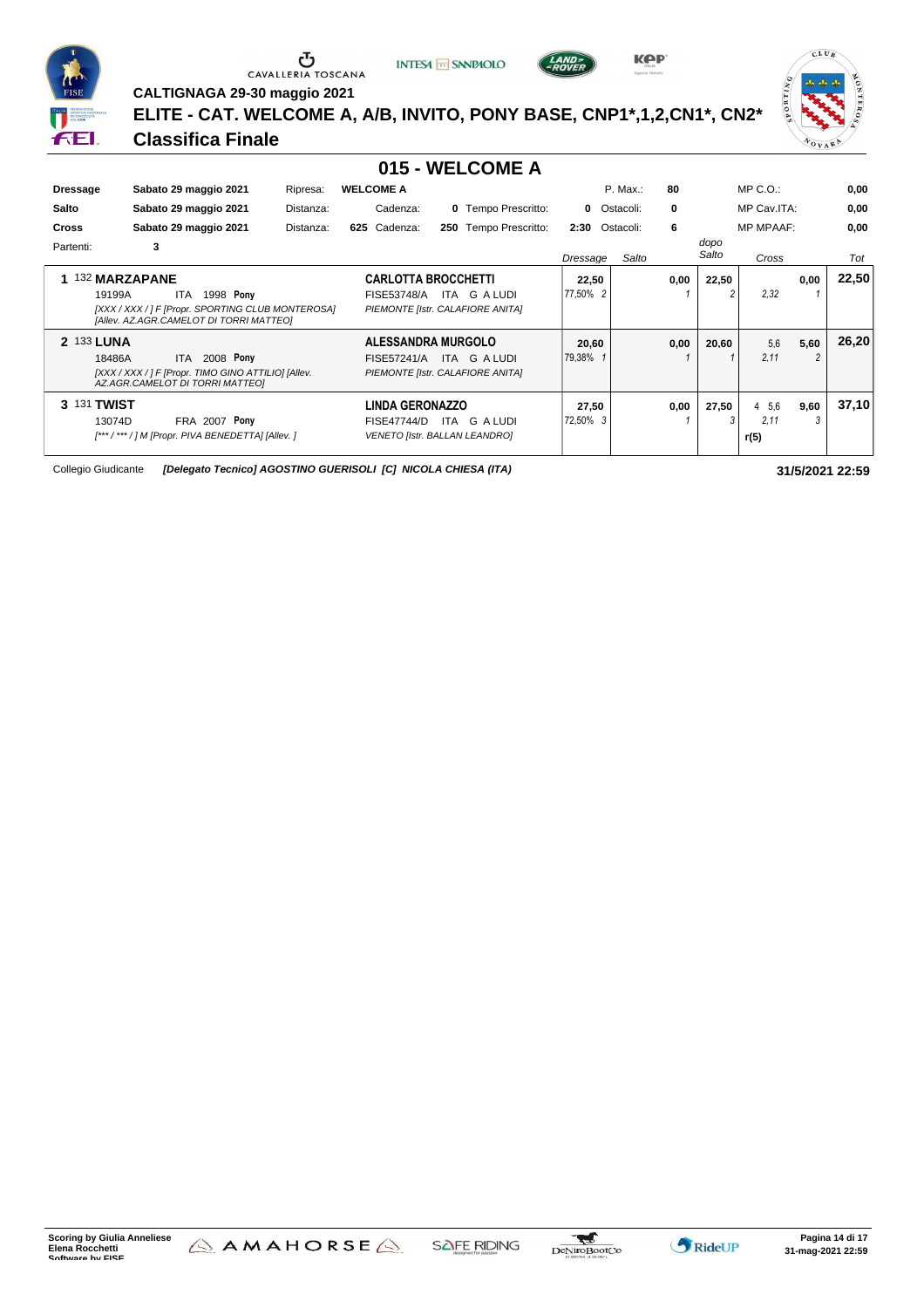





**KPP** 



**CALTIGNAGA 29-30 maggio 2021**

**ELITE - CAT. WELCOME A, A/B, INVITO, PONY BASE, CNP1\*,1,2,CN1\*, CN2\***

#### **Classifica Finale**

| 016 - WELCOME A/B SEZIONE PONY                                                                                                                                                                                                     |                                                                                                           |                   |                      |                                                                |       |  |  |  |  |  |
|------------------------------------------------------------------------------------------------------------------------------------------------------------------------------------------------------------------------------------|-----------------------------------------------------------------------------------------------------------|-------------------|----------------------|----------------------------------------------------------------|-------|--|--|--|--|--|
| <b>Dressage</b><br>Sabato 29 maggio 2021<br>Ripresa:                                                                                                                                                                               | <b>WELCOME A/B</b>                                                                                        | P. Max.:          | 140                  | $MP C. O.$ :                                                   | 0,00  |  |  |  |  |  |
| <b>Salto</b><br>Sabato 29 maggio 2021<br>Distanza:                                                                                                                                                                                 | 0 Tempo Prescritto:<br>Cadenza:                                                                           | Ostacoli:<br>0    | 0                    | MP Cav.ITA:                                                    | 0,00  |  |  |  |  |  |
| Sabato 29 maggio 2021<br><b>Cross</b><br>Distanza:                                                                                                                                                                                 | 625 Cadenza:<br>350 Tempo Prescritto:                                                                     | 1:48 Ostacoli:    | 6                    | <b>MP MPAAF:</b>                                               | 0.00  |  |  |  |  |  |
| Partenti:<br>$\overline{7}$                                                                                                                                                                                                        |                                                                                                           | Salto<br>Dressage |                      | dopo<br>Salto<br>Cross                                         | Tot   |  |  |  |  |  |
| <b>1 140 LUNA</b><br>ITA 2008 Pony<br>18486A<br>[XXX / XXX / ] F [Propr. TIMO GINO ATTILIO] [Allev.<br>AZ.AGR.CAMELOT DI TORRI MATTEO] TROFEO<br><b>PRINCIPIANTI</b>                                                               | <b>GLORIA DEAGOSTINI</b><br>FISE40112/A ITA C A LUDI<br>PIEMONTE [Istr. CALAFIORE ANITA]                  | 20,70<br>79.29% 2 | 0,00                 | 0,00<br>20,70<br>$\mathfrak{p}$<br>1,50                        | 20,70 |  |  |  |  |  |
| 2 138 NEMO<br>34838BXX<br><b>NED 2010 Pony</b><br>[-/-/] M [Propr. GOLDEN GROVE ANGEL A.S.D.] [Allev.]                                                                                                                             | <b>MIRANDA PITTONI</b><br>FISE126029/B ITA G A LUDI<br>LOMBARDIA [Istr. MORELLO VIOLA]                    | 20.70<br>79.29% 2 | 0,00<br>-1           | 20.70<br>1,2<br>1,20<br>3<br>1.55<br>3                         | 21.90 |  |  |  |  |  |
| 3 146 NOORDEINDE MIEJONGE<br>19770A<br><b>NED 2013 Pony</b><br><b>[WRENTNALL GOLD / VOORTHOEVE'S ELERIE /</b><br>VENNEBOS PRETTY GAMBLE] M [Propr. ALLEVAMENTO<br>HORSES DI CARUSO SARAI [Allev. ] CAMPIONATO<br><b>ESORDIENTI</b> | <b>SARA GARGIULO</b><br>FISE45174/A ITA G Brev.<br>PIEMONTE [Istr. BOURRIQUET JEAN<br><b>FRANCOISI</b>    | 18.90<br>81.07% 1 | 0,00<br>$\mathbf{1}$ | 8.00<br>18.90<br>8<br>1.48<br>$\overline{4}$<br>1<br>r(2) r(4) | 26,90 |  |  |  |  |  |
| 4 137 FEROE DE BRAN<br>22076A<br><b>FRA 2015 Pony</b><br><b>IUPPER CRUST D'ALBRAN / RITA DE LA PRAIRIE / ENVOL</b><br>D'ANGRIE] F [Propr. TESSIORE PIETRO] [Allev. ] TROFEO<br><b>PRINCIPIANTI</b>                                 | <b>PIETRO TESSIORE</b><br>FISE58316/A ITA C A LUDI<br>PIEMONTE [Istr. BOURRIQUET JEAN<br><b>FRANCOISI</b> | 40.40<br>59.64% 5 | 0,00<br>$\mathbf{1}$ | 40.40<br>1,2<br>1,20<br>$\overline{2}$<br>5<br>1.40            | 41.60 |  |  |  |  |  |
| 5 142 SPAGNA<br>ITA 2008 Pony<br>22180A<br>[//// / // / ] F [Propr. RACHEL'S LEARNING CENTRE<br>SOCIETA' IN ACCOMANDITA SEMPLICE DI RACHEL<br><b>BROOKS &amp; C.I [Allev. ] TROFEO PRINCIPIANTI</b>                                | <b>ALICE LINA MENETTO</b><br>FISE61508/A ITA J A LUDI<br>PIEMONTE [Istr. MAZZOLENI MATTEO]                | 30,70<br>69.29% 4 | 0,00<br>$\mathbf 1$  | 30.70<br>16<br>16,00<br>2,32<br>5<br>4                         | 46.70 |  |  |  |  |  |
| <b>135 BILLO</b><br>19862A<br>ITA 2005 Pony<br>[XXX / XXX / ] M [Propr. ALASONATTI GIUSEPPE] [Allev.<br>ALASONATTI GIUSEPPEI TROFEO PRINCIPIANTI                                                                                   | <b>FRANCESCA MAZZUCCO</b><br>FISE54047/A ITA J A LUDI<br>PIEMONTE [Istr. MAZZOLENI MATTEO]                | Elim.<br>Add.     |                      |                                                                |       |  |  |  |  |  |
| <b>144 BILLO</b><br>19862A<br>ITA 2005 Pony<br>[XXX / XXX / ] M [Propr. ALASONATTI GIUSEPPE] [Allev.<br>ALASONATTI GIUSEPPE] TROFEO PRINCIPIANTI                                                                                   | <b>ANNA TESSERA CHIESA</b><br>FISE53189/A ITA C A LUDI<br>PIEMONTE [Istr. MAZZOLENI MATTEO]               | Elim.<br>Add.     |                      |                                                                |       |  |  |  |  |  |

Collegio Giudicante *[Delegato Tecnico] AGOSTINO GUERISOLI [C] NICOLA CHIESA (ITA)* **31/5/2021 22:59**



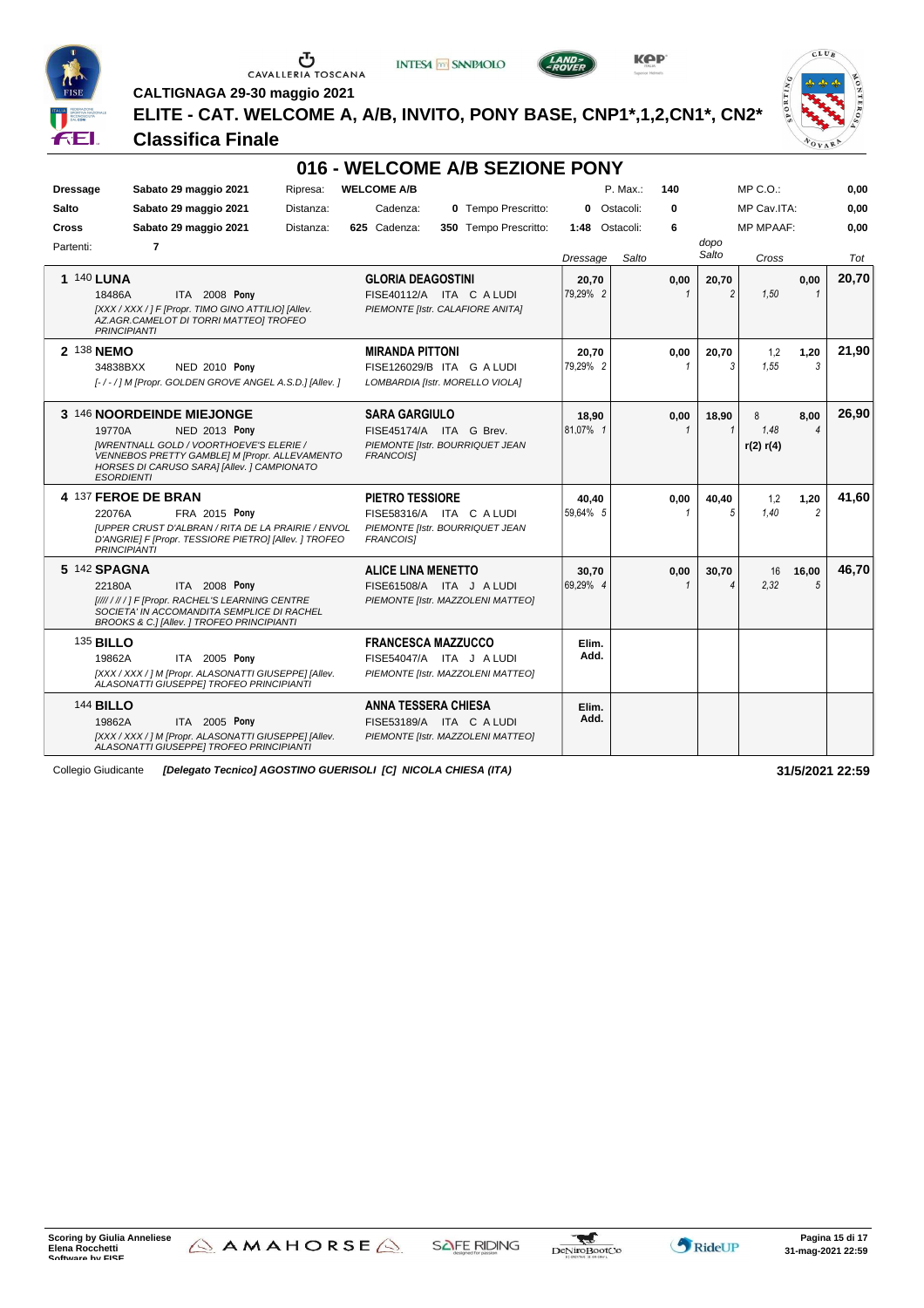







**CALTIGNAGA 29-30 maggio 2021**

**ELITE - CAT. WELCOME A, A/B, INVITO, PONY BASE, CNP1\*,1,2,CN1\*, CN2\***

#### **Classifica Finale**

| $017 - CN2*$         |                                                                                                                                                                                      |           |                                                                                                    |  |                                                                     |                   |                               |                     |               |                                  |                        |                      |
|----------------------|--------------------------------------------------------------------------------------------------------------------------------------------------------------------------------------|-----------|----------------------------------------------------------------------------------------------------|--|---------------------------------------------------------------------|-------------------|-------------------------------|---------------------|---------------|----------------------------------|------------------------|----------------------|
| <b>Dressage</b>      | Sabato 29 maggio 2021                                                                                                                                                                | Ripresa:  | F.E.I. 2* B ed. 2021                                                                               |  |                                                                     |                   | P. Max.:                      | 220                 |               | $MP C. O.$ :                     |                        | 0,00                 |
| <b>Salto</b>         | Sabato 29 maggio 2021                                                                                                                                                                | Distanza: | 460 Cadenza:                                                                                       |  | 350 Tempo Prescritto:                                               | 79                | Ostacoli:                     | $\bf{0}$            |               | MP Cav.ITA:                      |                        | 0.00                 |
| Cross                | Domenica 30 maggio 2021                                                                                                                                                              | Distanza: | 2.860 Cadenza:                                                                                     |  | 520 Tempo Prescritto:                                               | 5:30 Ostacoli:    |                               | 21                  |               | <b>MP MPAAF:</b>                 |                        | 0,00                 |
| Partenti:            | 7                                                                                                                                                                                    |           |                                                                                                    |  |                                                                     | Dressage          | Salto                         |                     | dopo<br>Salto | Cross                            |                        | Tot                  |
| <b>1 153 TOOTSIE</b> | 18470A<br>ITA 2012<br>[RONDAN / TANKARAMA / MUHTARRAM] F [Propr. VILLA<br>STELLA DI GAROMBO FRANCO] [Allev. VILLA STELLA DI<br>GAROMBO FRANCOI CAMPIONATO ASSOLUTO                   |           | <b>ELENA CAPETTI</b><br>FISE14257/A ITA S 1°G<br>PIEMONTE [Istr. DANTAN MATTHIEU]                  |  |                                                                     | 35,60<br>64.43% 3 |                               | 0,00<br>1           | 35.60         | 5,22                             | 0,00<br>$\overline{2}$ | 35,60<br>€370<br>€60 |
|                      | 2 147 COSMO LA RIVIERA<br>33157BXX<br>ITA 2013<br>[CASCARI / ROXANA I / LANCER II] M [Propr. GUERRA<br>EMILIA] [Allev. METRANGOLO ETTORE]                                            |           | PIETRO MAJOLINO                                                                                    |  | FISE12255/E ITA S 2°G COMP<br>EMILIA ROMAGNA [Istr. ARRIGHI MATTEO] | 38.20<br>61.82% 6 |                               | 0,00                | 38.20         | 0.4<br>5.31                      | 0,40<br>3              | 38,60<br>€310<br>€50 |
|                      | 3 152 HILARY DELLA MONICA<br>ITA 2014<br>33518BXX<br>[SPARTACUS / VISPATERESA DELLA MONICA /<br>EUROCOMMERCE BERLIN] F [Propr. REINACH PAOLO]<br>[Allev. SOC. AGR. DELLA MONICA SRL] |           | <b>NICOLA ERNESTO REINACH</b><br>001386/B                                                          |  | ITA S 1°G<br>LOMBARDIA [Istr. CHIAPPERO REBECCA]                    | 35,80<br>64.20% 4 |                               | 0,00<br>1           | 35,80         | $\Delta$<br>5.40                 | 4,00<br>5              | 39,80<br>€250<br>€40 |
|                      | 4 149 BONECASTLE CAVALIER<br>33468BXX<br>IRL 2008<br><b>IMULLENTINE CAVALIER / BONECASTLE HARVEST</b><br>LIGHT / RACHELLE COMET] M [Propr. RAVALLI ALICE]<br>[Allev.]                |           | <b>ALICE RAVALLI</b>                                                                               |  | FISE28130/B ITA Y 2°G COMP<br>LOMBARDIA [Istr. CASTELLOTTI PAOLA]   | 37,00<br>62.96% 5 | 12                            | 12,00<br>5          | 49.00         | 5.23                             | 0,00<br>$\mathbf{1}$   | 49,00<br>€190        |
|                      | 5 151 LOUISA LA VIDA<br>GER 2008<br>25856K<br>$[X/X/]$ F [Propr. ] [Allev. ]                                                                                                         |           | <b>ANNA ILG</b><br><b>FISE97825/K</b><br>[Istr.]                                                   |  | SUI Y 1°G                                                           | 33,20<br>66.82% 2 | 16                            | 16,00<br>$\epsilon$ | 49,20         | 2,4<br>5,36                      | 2,40<br>4              | 51.60                |
|                      | 6 150 SLIGO OSCAR<br>29738BXX<br>IRL 2006<br>[HELLO OSCAR / CASTLE POLES / ] F [Propr. MANDRESSI<br>ALBERTO] [Allev.]                                                                |           | <b>ZARA GALVIN</b><br>FISE26208/B ITA Y 1°G<br>LOMBARDIA [Istr. DANESE LIVIA<br><b>IMMACOLATA1</b> |  |                                                                     | 31,70<br>68.30% 1 |                               | 0,00<br>1           | 31,70         | 28<br>40<br>6.40<br>r(6b) r(16b) | 68,00<br>6             | 99,70                |
|                      | FC 148 QINGDAO D'IVRAIE<br>20342G<br>FRA 2004<br>[SARASTRO / BELLA DE PERSE / ] M [Propr. GUELTRINI<br>RAFFAELLA] [Allev.]                                                           |           | <b>ALESSANDRO VALENTINI</b><br>005038/E<br>EMILIA ROMAGNA [Istr. FIORENTINI<br><b>ENRICO1</b>      |  | ITA S 2°G COMP                                                      | 34,20<br>65.80%   | 20<br>$\overline{4}$<br>88.05 | 24,00               | 58.20         | Rit. dopo S.O.                   | <b>Cross</b>           |                      |

Collegio Giudicante *[Delegato Tecnico] AGOSTINO GUERISOLI [E] MARINA SCIOCCHETTI (ITA) [C] LUCIANO CANTINI (ITA)*

**31/5/2021 22:59**

 $CLU$ 

 $\sqrt[n]{\mathbf{v}}$ 

**Scoring by Giulia Anneliese Elena Rocchetti**<br>Software by FISE